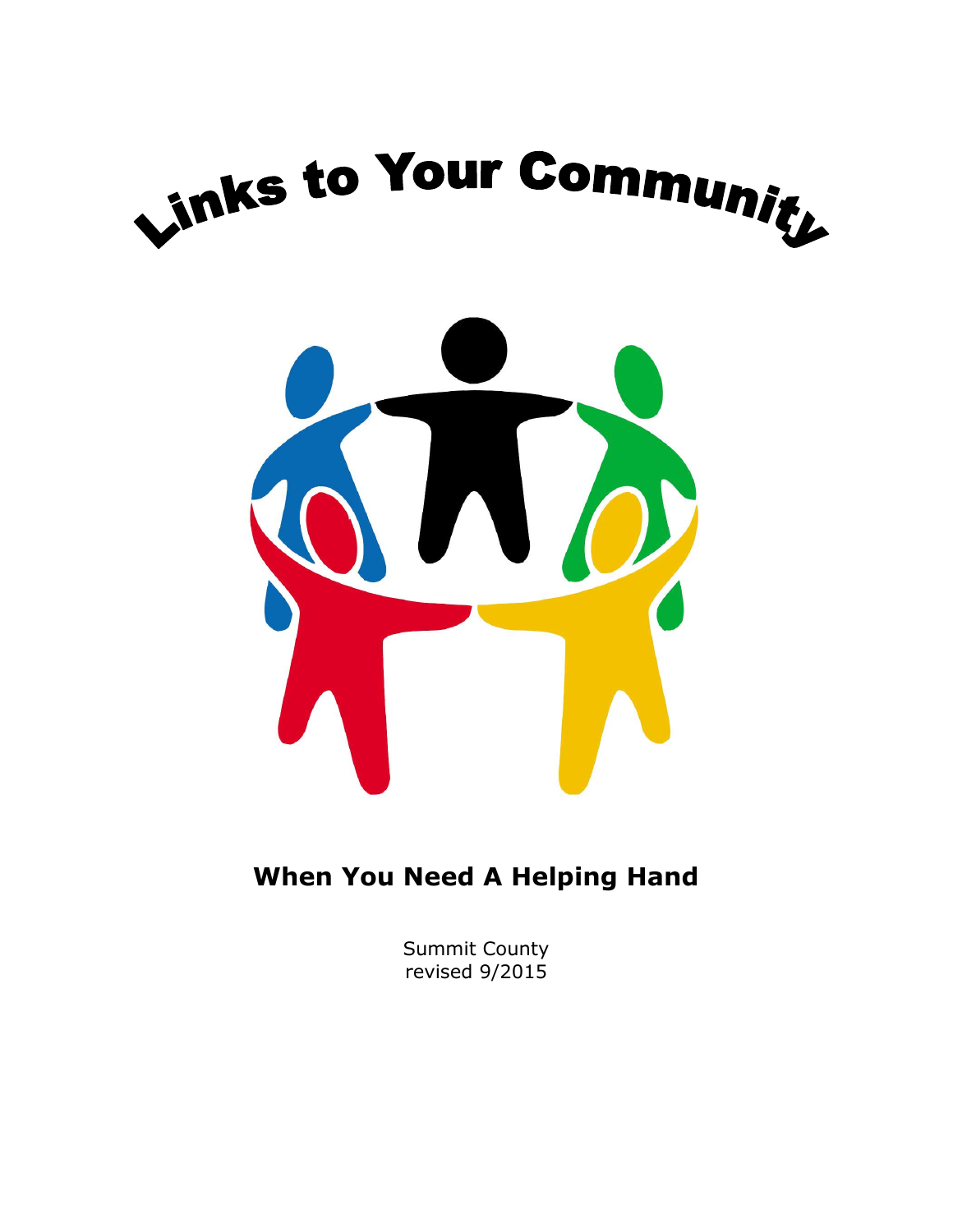# **Table of Contents**

### *BASIC NEEDS*

| Info Line, Inc 4                   |
|------------------------------------|
| The Benefits Bank4                 |
| Open M 4                           |
| Christ Child4                      |
| Stork's Nest 5                     |
|                                    |
| Food Panties in Summit Cty5        |
|                                    |
| American Red Cross 5               |
| Catholic Social Services 5         |
| Greenleaf Family Center6           |
| <b>Good Samaritan Hunger Ctr.6</b> |
| <b>Akron Summit Community</b>      |
|                                    |
| Food Pantries Org 6                |
| Salvation Army6                    |
| Job & Family Services7             |
| Good Neighbors7                    |
|                                    |

### *CHILDREN'S ASSISTANCE*

| Children's Services 8            |  |
|----------------------------------|--|
| Working Together Program8        |  |
| Bureau for children with medical |  |
|                                  |  |
| A Safe Haven for Newborns8       |  |
| Life Link 9                      |  |

### *CHILD CARE*

| Early Head Start Program9     |  |
|-------------------------------|--|
| Blessings of Summit/Portage 9 |  |
| Child Care Connection 9       |  |
| Salvation Army Learning Ctr10 |  |
| YMCA Child Care 10            |  |

### *COUNSELING*

| Child Guidance & Family  10 |  |
|-----------------------------|--|
| Precious Parents 10         |  |
| Blick Clinic 11             |  |
| Clinic for Counseling  11   |  |
| Greenleaf Family Center  11 |  |
| Mental Health Link  11      |  |

### *CRISIS*

| Battered Women's Shelter . 11 |  |
|-------------------------------|--|
| ACCESS, Inc 12                |  |
| Victim's Assistance Program12 |  |
| Rape Crisis Program 12        |  |
| Safe Landing Youth Shelter 12 |  |

### *DISCOUNTED BABY ITEMS*

| Once Upon a Child  13       |  |
|-----------------------------|--|
| Lil' Frog Fashions 13       |  |
| Village Discount Outlet  13 |  |
| Round 2 Kids  13            |  |
| The Lily Pad  13            |  |
| Love Bugs Resale  13        |  |
| Trading Cradles Online  13  |  |
| The Big Red Wagon 13        |  |
| Goodwill Stores  13         |  |
|                             |  |

### *EMPLOYMENT/EDUCATION*

Ohio Means Jobs, Summit . 14 Akron/Summit Public Library14 Akron Urban League ......... 14 Goodwill Industries ........... 14 JOG Jobs for Ohio Graduates14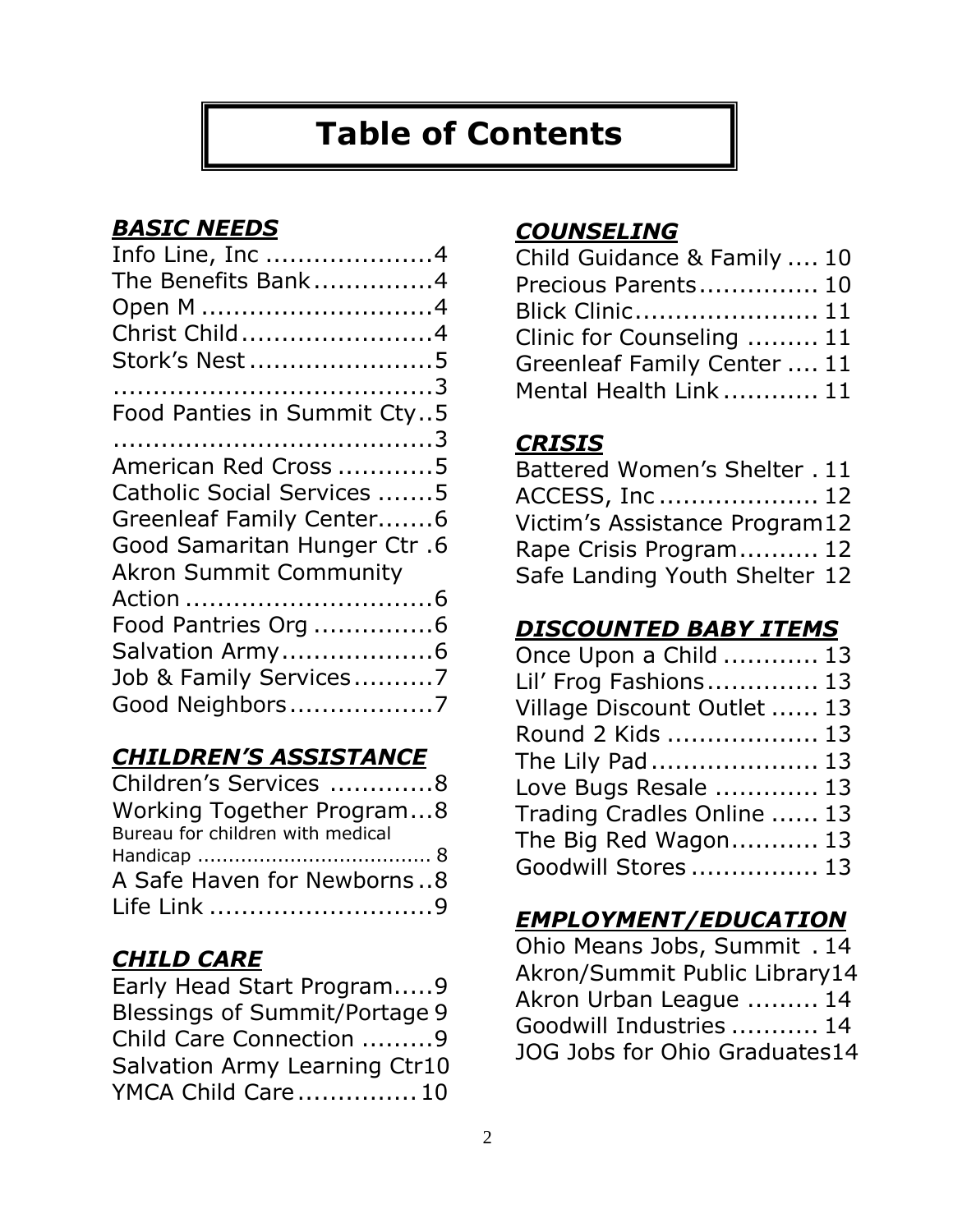## *HOSPITALS*

| Poison Control 14             |
|-------------------------------|
| Akron Children's Hospital  14 |
| Akron General Hospital  14    |
| Summa, Akron City 15          |
| Summa, Barberton Hospital 15  |
|                               |

### *HOUSING,*

### *TRANSPORTATIONS AND UTILITIES*

| Akron Metropolitan Housing   |
|------------------------------|
| Authority  15                |
| Metro Bus 15                 |
| Mustard Seed Dev Center 15   |
| Haven of Rest  16            |
| Harvest Home  16             |
| Fair Housing Contact Serv16  |
| Need Help Paying Bills  16   |
| Habitat for Humanity  16     |
| Lifeline Ohio  16            |
| Energy Assistance Programs16 |

## *LEGAL SERVICES*

| Community Legal Services . 17    |  |
|----------------------------------|--|
| Ohio Legal Services 17           |  |
| Vital Statistics  17             |  |
| Social Security Admin 17         |  |
| <b>Child Support Enforcement</b> |  |
|                                  |  |

## *MEDICAL SERVICES*

Medicaid Prenatal Services . 18 Women's, Health Ctr, AGMC18 Women's Health Ctr, Summa18 Affordable Dental Care ...... 18 Community Health Center .. 18

### *PREGNANCY SERVICES*

| <b>GRADS Program  18</b>                 |  |
|------------------------------------------|--|
| First Steps Parenting Adv 19             |  |
| Greenleaf Family Center  19              |  |
| Akron Pregnancy Services 19              |  |
| Community Pregnancy Ctr. 19              |  |
| <b>Pregnancy Solutions &amp; Serv 20</b> |  |
| First Glance  20                         |  |
| WIC - Summit County 20                   |  |
| Fathers & Sons of NE Ohio. 21            |  |
| Planned Parenthood  21                   |  |
|                                          |  |

## *SUBSTANCE ABUSE*

| Community Health Center 21         |
|------------------------------------|
| <b>Summit County Public Health</b> |
|                                    |
| Urban Ounce of Prevention. 21      |

This directory was compiled for the Six District Educational Compact GRADS students by Christie Hickman. Visit [www.weteachfacs.com](http://www.weteachfacs.com/)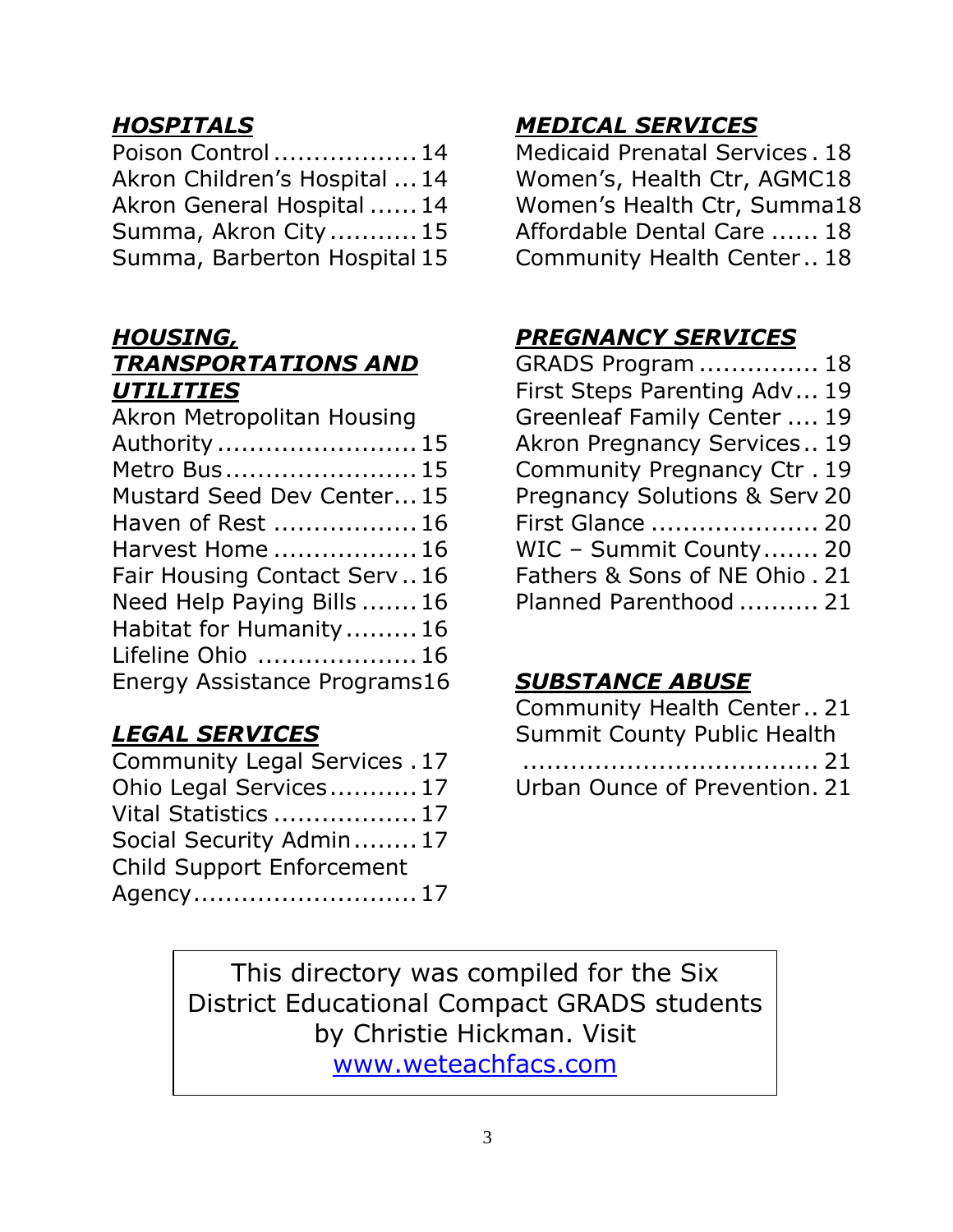# **Basic Needs**

[INFO LINE, INC](http://www.infolineinc.org/) 2-1-1

474 Grant Street Akron, Ohio 44311

A comprehensive 24-hour information and referral on services and agencies in Summit County and Wadsworth areas. Callers are referred to the appropriate service provider: Follow-up and advocacy provided as needed. Maintains a computerized database of services. Tracks met and unmet needs and makes this list available to planners. Grant writers, and other interested parties Publishes comprehensive directory of human services as well as minidirectories, specialized lists and mailing lists. Customized reports are also available.

[THE BENEFITS BANK](http://www.thebenefitbank.org/online-services/) 330-434-0110

941 Princeton Street Akron, Ohio 44311

Visit the link above to locate TBB in your area. The Benefit Bank online service simplifies and centralizes the process of applying for programs and resources such as food assistance, health coverage, home energy assistance and much more. Through its eligibility screening tool, The Benefit Bank can ensure that people are fully aware of the benefits to which they are entitled and, as an expert system it helps maximize the benefits and tax refunds they can secure. TBB™ is unique because it functions as a benefits eligibility screener, a benefits application filer and an IRS-certified tax assistance and filing service.

[OPEN M](http://www.openm.org/) 330-434-0110

941 Princeton Street Akron, Ohio 44311

Serve residents from Summit County. Provides emergency food assistance and Free Clinic.

[CHRIST CHILD SOCIETY OF AKRON](http://www.christchildsocietyakron.org/) 330-867-7905

640 n. Main street Akron, Ohio 44310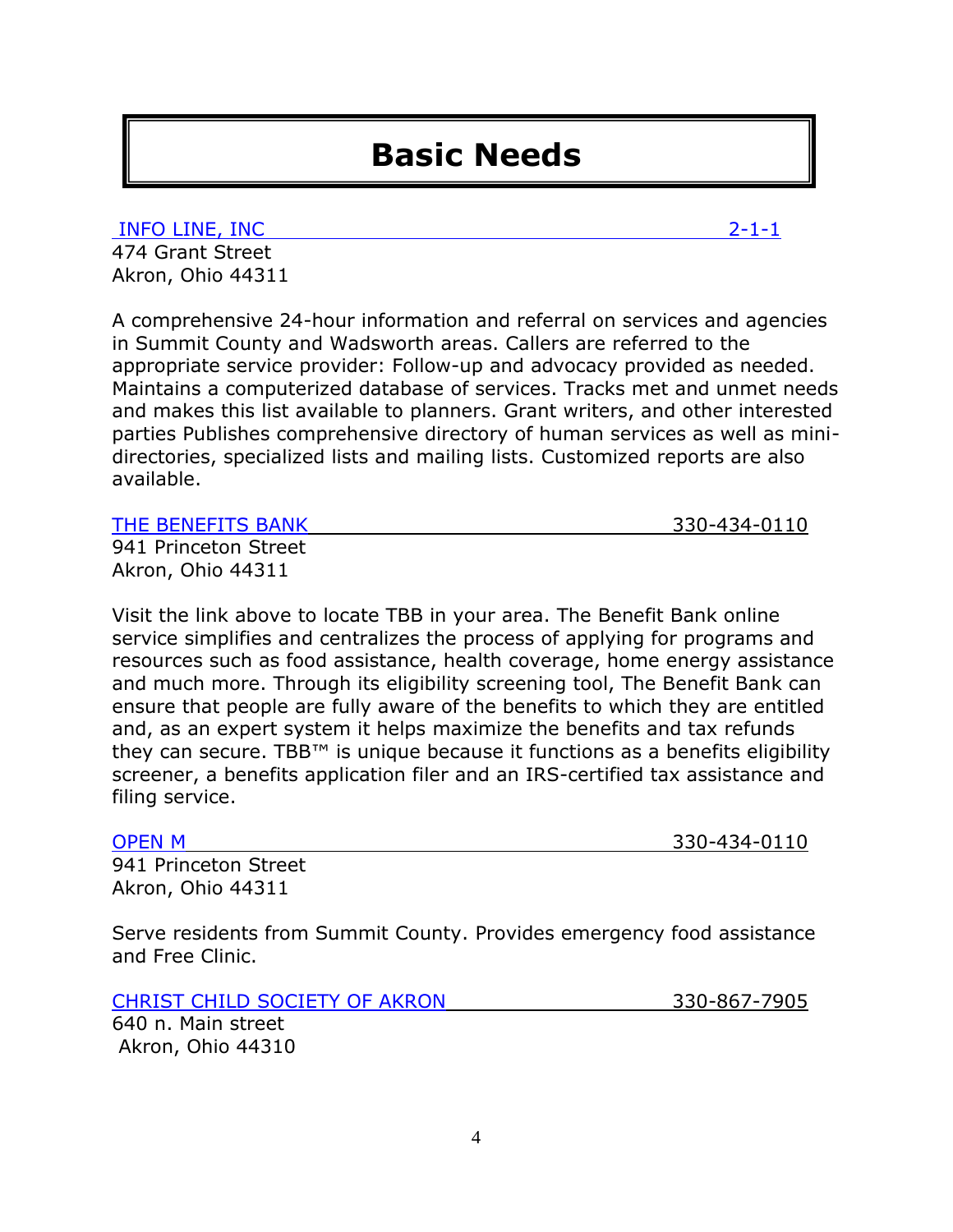Provides clothing to infants and children in need, layettes to newborn infants through a referral from hospital social workers and clothing (via a clothing center) for children through a school referral. Also helps with clothing in emergency situations, such as fire and natural disaster.

[STORK'S NEST](http://www.southarlingtonumc.com/Stork_s_Nest.html) 1-800-686-2323

United Methodist Church 790 South Arlington Akron, Ohio 44306

Attend classes, can use points and shop for new baby items-items on site

#### [FOOD PANTRIES IN SUMMIT COUNTY](http://www.needhelppayingbills.com/html/summit_county_food_banks.html)

Check for list at this link [Need Help Paying Bills](http://www.needhelppayingbills.com/html/summit_county_food_banks.html)

### [AMERICAN RED CROSS, SUMMIT COUNTY CHAPTER](http://www.redcross.org/oh/akron) 330-535-6131 501 W. Market Street Akron, Ohio 44303

Assists people in avoiding, preparing for, and coping with emergencies. Provides food, clothing, and shelter to disaster victims-those whose homes have been destroyed or made unlivable due to natural disaster such as fire, flood, windstorm, etc. Provides transportation (5 days advance notice is required) for Summit County residents to clinics, doctors, or rehabilitation centers, with limited service to the Cleveland Clinic. Free blood pressure testing is available. Offers courses in CPR, First Aid, Water Safety, HIV Education and Babysitting. A Community Dinner is served the 4th Sunday of each month for needy individuals and families.

[CATHOLIC SOCIAL SERVICES OF SUMMIT COUNTY](http://ccdocle.org/summit-county) 330-762-7481 812 Biruta Street Akron, OH 44307-1104

Provides services aimed at assisting families and individuals with personal problem- solving and with reaching their individual potentials. Family Violence Treatment Pro- gram serves anyone who is experiencing (or has experienced) domestic violence. Counseling is available for individuals, couples, and families to address marital problems, divorce adjustment, stepfamily issues, domestic violence, and parent/child relationships. Help Me Grow provides case management, support, information, and counseling for pregnant and parenting youth and adults; also assists with utilities food, clothing, rent, medication and other basic needs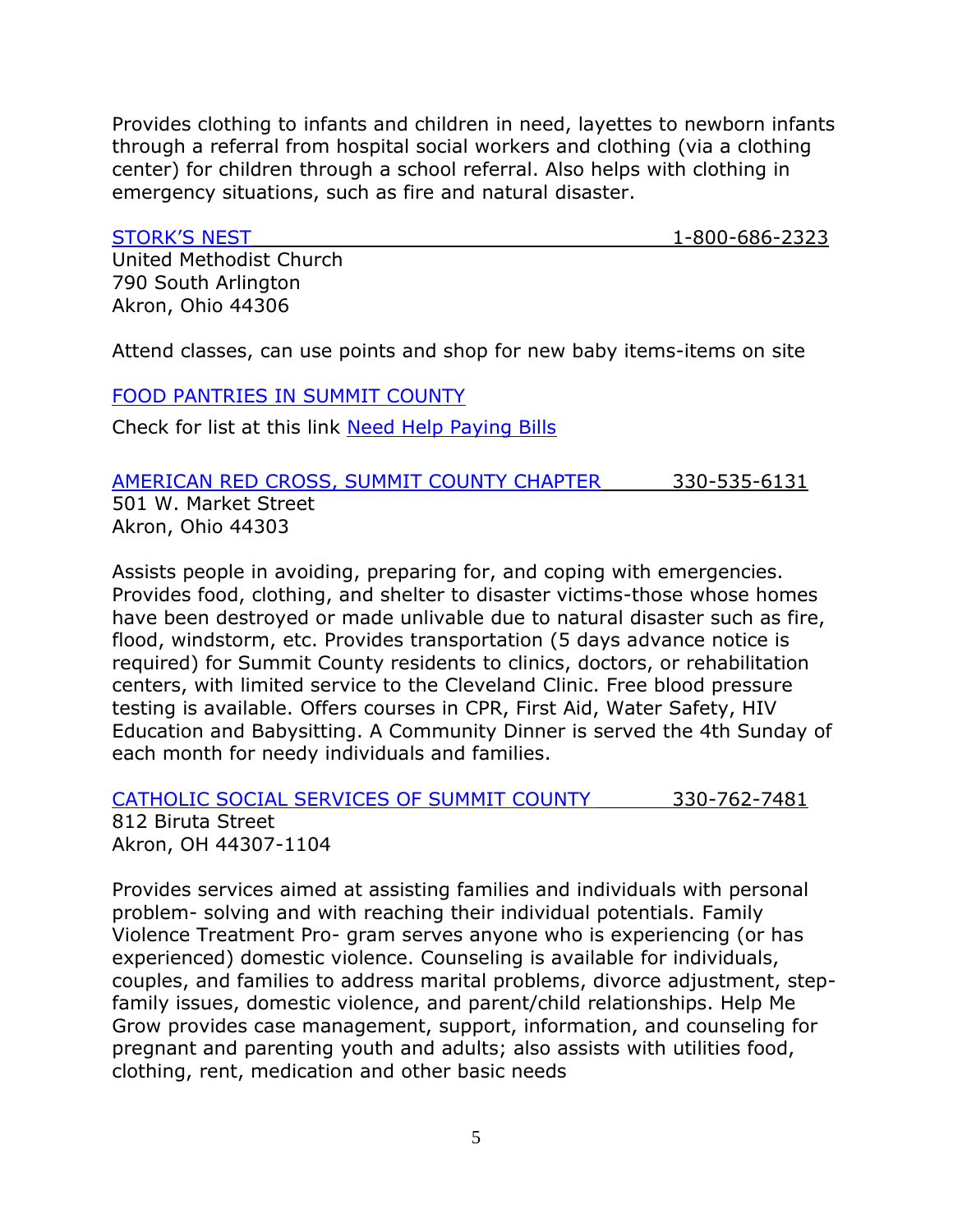#### [GREENLEAF FAMILY CENTER](http://greenleafctr.org/) 330-376-9494

580 Grant Street Akron, Ohio 44311

Works to develop and maintain sound family life through counseling and a variety of social service and family support programs. Operates the Center for Teen Parents Community Services for the Deaf, Family Counseling (available to people living or working in Summit County or the city of Wadsworth), Consumer Credit Counseling (available to people who live or work in Summit or Medina Counties), Adoption Services, Family Life Education and Employee Family Assistance Program. For TDD, call 376- 9351.

[GOOD SAMARITAN HUNGER CENTERS, INC](http://goodsamaritanhungercenter.org/site/our-services/) 330-864-8520 P.O. Box 5753

Akron, Ohio 44372

View link for locations. Provides free hot meals or carry-out food to those in need.

[AKRON SUMMIT COMMUNITY ACTION, INC. \(ASCA\)](http://www.ascainc.org/programs.html) 330-376-7730 55 E. Mill Street Akron, Ohio 44309

Assists low-income and disadvantaged individuals and families. The Agency administers the following programs: Head Start, Foster Grandparents, HEAP (Home Energy Assistance Program), and Emergency Homeless Services, Emergency Food and Clothing and Chemical Dependency Case Management. For information on , Emergency Housing and Foster Grandparents

[FOOD PANTRIES ORG](http://www.foodpantries.org/) National

Visit link to find food pantries in your area.

[SALVATION ARMY](http://oh.salvationarmy.org/Akron-Summit) 330-762-8481

190 S. Maple Street Akron, Ohio 44302

Provides emergency food, school clothing, shelter, prescription, utility assistance, summer day and resident camps for Summit County and Wadsworth area residents. Branch services include friendly visiting, adult alcohol rehabilitation and a day care child development center. Licensed by the State of Ohio, Department of Human Services.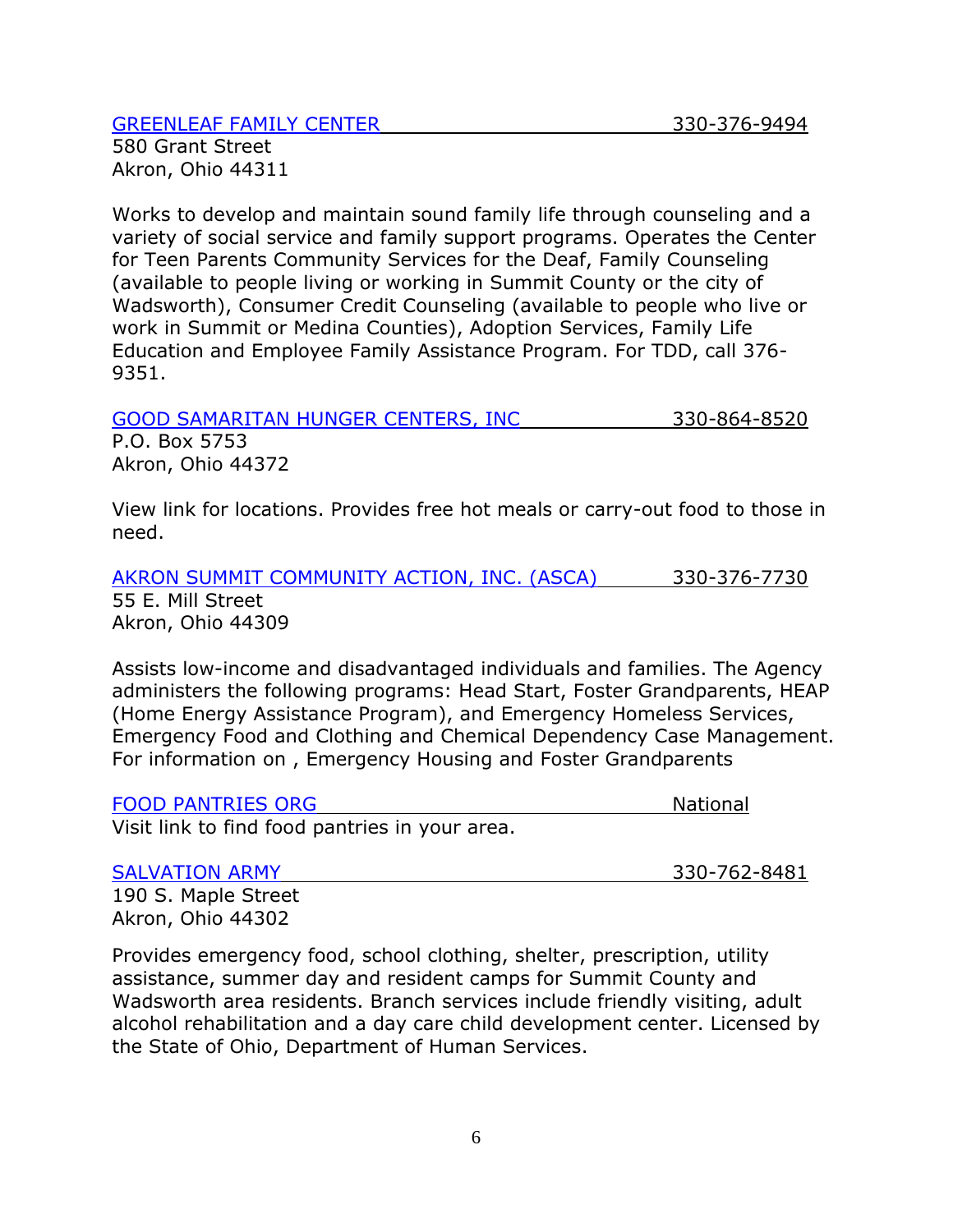### [DEPARTMENT OF JOB & FAMILY SERVICES](https://www.summitdjfs.org/) 330-643-8200

47 N. Main Street Akron, Ohio 44308

Works to develop a comprehensive array of human service programs to meet the needs of eligible county residents.

- [ADULT PROTECTIVE SERVICES](https://www.summitdjfs.org/services/adult-protective-services.html) investigates reports of abuse, neglect and exploitation of adults ago 60 and over
- [CHILD CARE SERVICES](https://www.summitdjfs.org/services/child-care-services.html) Financial Assistance to eligible families
- [FOOD Card](https://www.summitdjfs.org/services/food-assistance.html) enable recipients to purchase food from stores. Amount is based on income, assets and family size.
- [MEDICAID](https://benefits.ohio.gov/) provides medical assistance for eligible low- income individuals. Covers physician visits, outpatient clinics, inpatient hospital care, dental care, glasses and eye exams, prescriptions, lab services, nursing home care, family planning services and home health care. **Sponsors**
- [HEALTHY START](https://www.summitdjfs.org/services/healthy-start-medical-insurance/healthy-start,-healthy-families.html) which provides health care to a special group of pregnant women and their children. Services include regular prenatal care, care during delivery, prescriptions, childhood vaccinations, and regular care for the baby.
- [OWF](https://www.summitdjfs.org/services/ohio-works-first-owf.html) (Ohio Works First) to receive cash assistance, single parent households are required to work 30 hours per week.
- PRC [Prevention, Retention, and Contingency](https://www.summitdjfs.org/services/prevention-retention-and-contingency.html) -provides assistance to families with children to help with one-time urgent needs that may mean the difference in keeping or losing a job; i.e., rent, car repair, counseling, tools, uniforms. PRC is available only to applicants -not ongoing recipients of

| <b>GOOD NEIGHBORS, INC</b>  |                      | $(330)$ 733-1453 |
|-----------------------------|----------------------|------------------|
| 1453 Goodyear Blvd          | Akron Ohio 44305     | 330-733-1453     |
| 1742 2 <sup>nd</sup> Street | Cuyahoga Falls 44221 | 330-928-8057     |
| 2630 Albrecht Ave           | <b>Ellet 44312</b>   | 330-784-1395     |
| 74 Community Drive          | Tallmadge 44278      | no number        |

A volunteer organization whose purpose is to assist families and individuals in need of clothing and emergency food. Clothing is distributed at 11 neighborhood units throughout greater Akron. Emergency food is available to area residents in need. Recipients must be referred by social service agencies. Also sponsors Christmas food assistance and a school clothing project.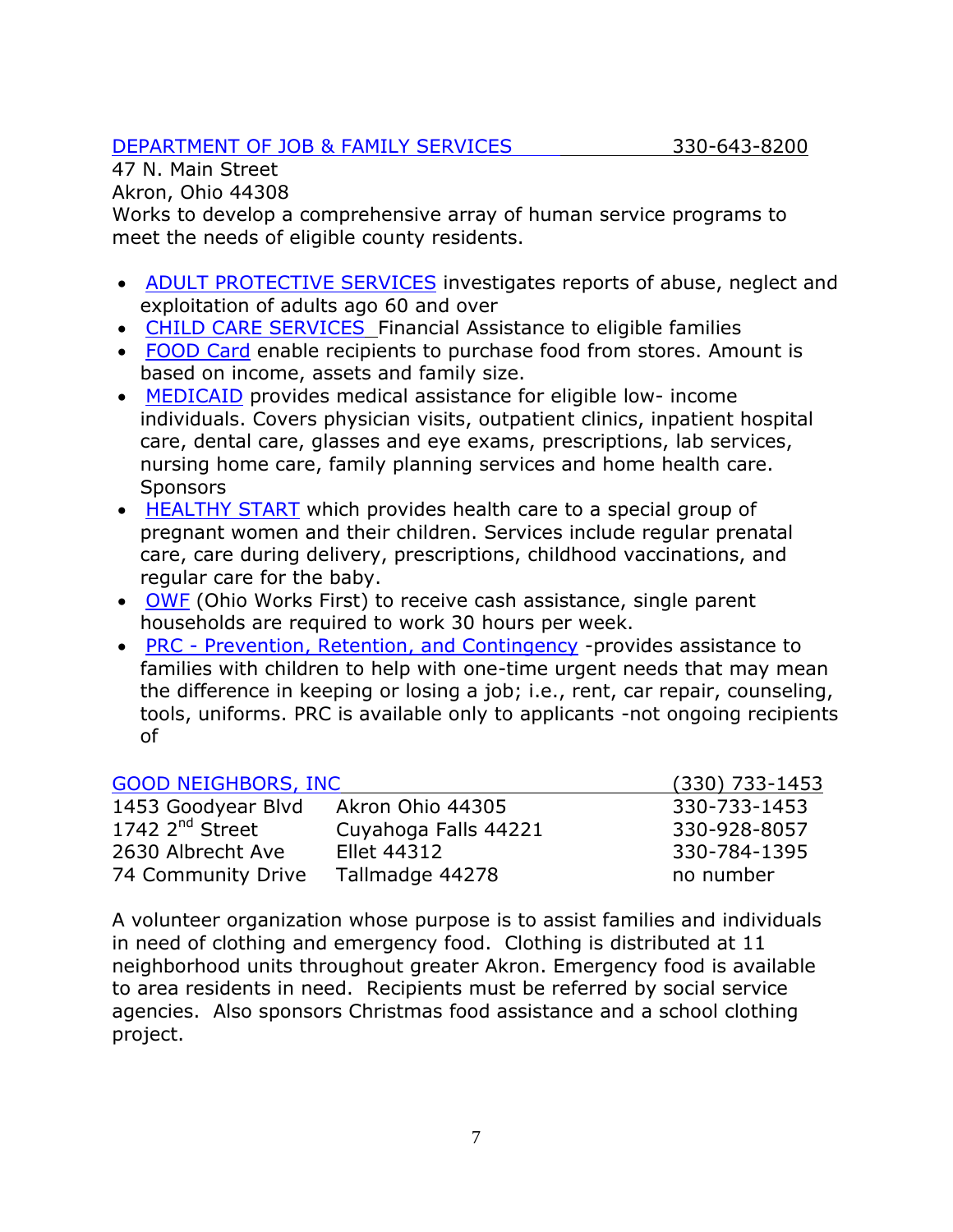# **Children's Assistance**

[CHILDREN'S SERVICES](http://www.summitkids.org/) 330 379-1880

264 S. Arlington Street Akron, Ohio 44306

Improves the lives of abused and neglected children and their families by promoting child safety, permanency and well-being.

- CHILD ABUSE HOTLINE 330-379-1880 to report child abuse or neglect
- INFORMATION ....330-379-9094
- TDD ….330- 379-2036

[WORKING TOGETHER PROGRAM](http://drcourt.org/wp/programs/) 330-643-2355

Summit County Domestic Relations Court 209 South High Street Akron, OH 44308

Designed to help parents better understand the rights and responsibilities of never-married parents raising children

[BUREAU FOR CHILDREN WITH MEDICAL HANDICAPS](http://www.odh.ohio.gov/odhprograms/cmh/cwmh/bcmh1.aspx) 614- 466-1700 P .0. Box 1603 Columbus, Ohio 43216-1603

The Bureau for Children with Medical Handicaps (BCMH) is a tax-supported, state- administered program in the Ohio Department of Health. The mission of BCMH is to assure, through the development and support of high quality and coordinated systems, that children with special health care needs and their families obtain comprehensive care and services which are familycentered, community-based, and culturally competent.

### A SAFE HAVENS [FOR NEWBORNS](http://www.summitkids.org/FosterCare,AdoptionKinship/OhiosSafeHavenforNewbornsProgram/tabid/159/Default.aspx)

If you can no longer manage the care of your newborn you can take your baby to the emergency room of any of the following hospitals:

- □ Akron General Hospital. (330) 384-6611
- □ Barberton Citizens Hospital (330) 745-1611
- Cuyahoga Falls Hospital (330) 971-7000
- □ Children's Hospital (330) 379-8200
- $\Box$  St.Thomas Hospital (330) 375-3000
- □ Akron City Hospital (330) 375-3000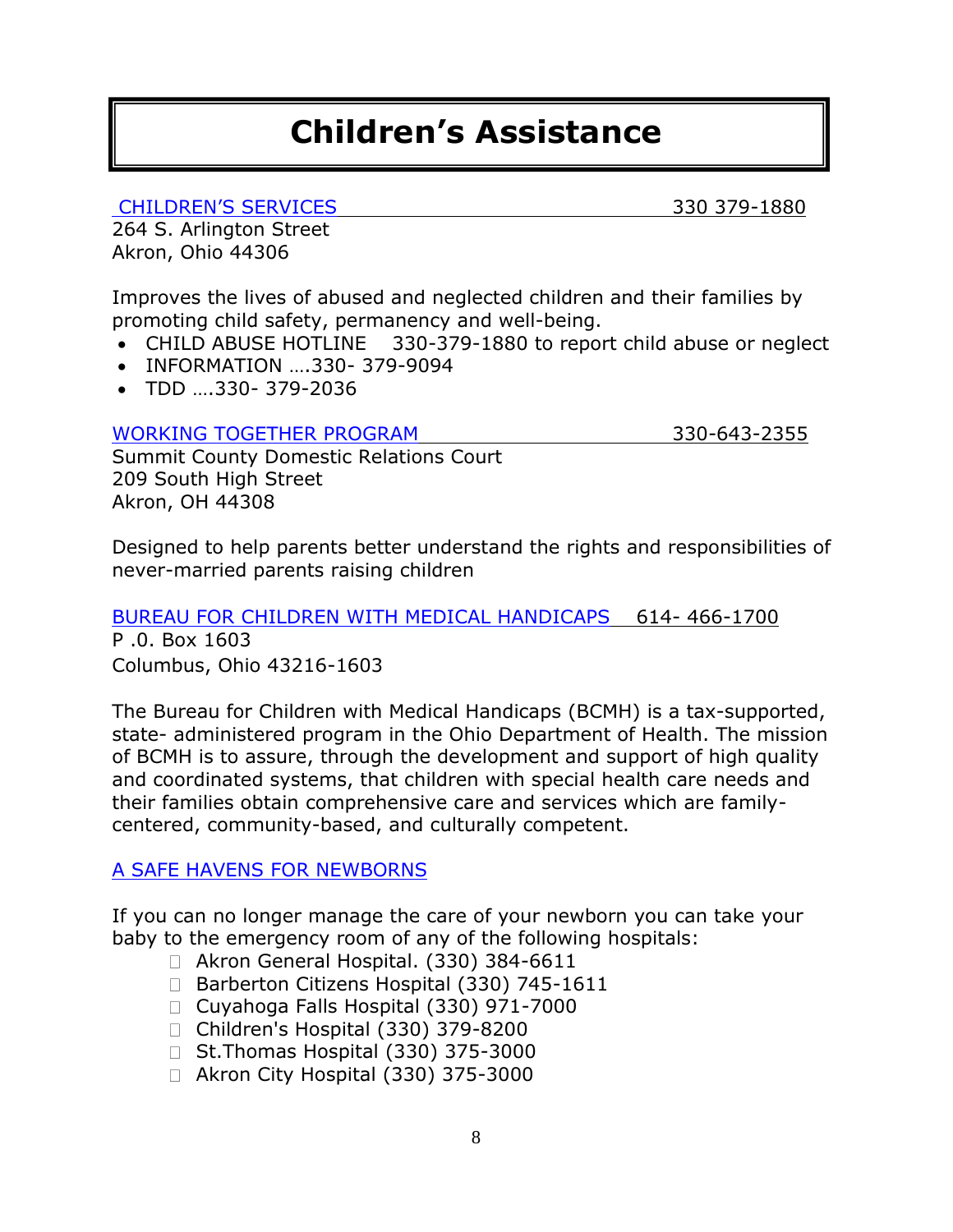580 Grant Street Akron, Ohio 44311

Provide support and education to African American pregnant women in Summit county.

# **Child Care**

#### [EARLY HEAD START PROGRAM](http://www.ascainc.org/headstart.html) 330-376-7730

Akron Summit Community Action, Inc

A federally funded center-based child care program for low-income families with infant and toddlers and pregnant women. Its mission is to promote healthy prenatal care for pregnant women, provide an early start in the development of very your children, and promote healthy family functioning. Call if you are pregnant or have an infant or toddler between ages 6 weeks to 3 years old and you are working or going to school.

[BLESSINGS OF SUMMIT AND PORTAGE COUNTIES, INC.](http://www.graceinkent.org/blessings) 330-678-9019 5915 Rhodes Road Kent, Ohio 44240

Blessings was created when the GRADS Advisory Committee identified that many young parents drop out of school due to child care problems. The mission is to promote personal responsibility of teen parents completing their education by providing discipleship and child care money through the church community and other sources.

The student must be in school with acceptable grades and attendance, must be in GRADS or another parenting program, must attend a weekly activity with a mentor parent, must attend a Bible believing church weekly and must be involved with a church based ministry. See your GRADS Coordinator for more information and application.

[CHILD CARE CONNECTION](http://www.childcare-connection.org/) 330-376-7706

703 S Main Street Suite 211 Akron, Ohio 44311

Child Care Connection is a resource very similar to Information and Referral specific to the population needing or providing child care services. Clients receive unlimited access to child care referrals, as well as educational materials and assistance on various topics relevant to their parenting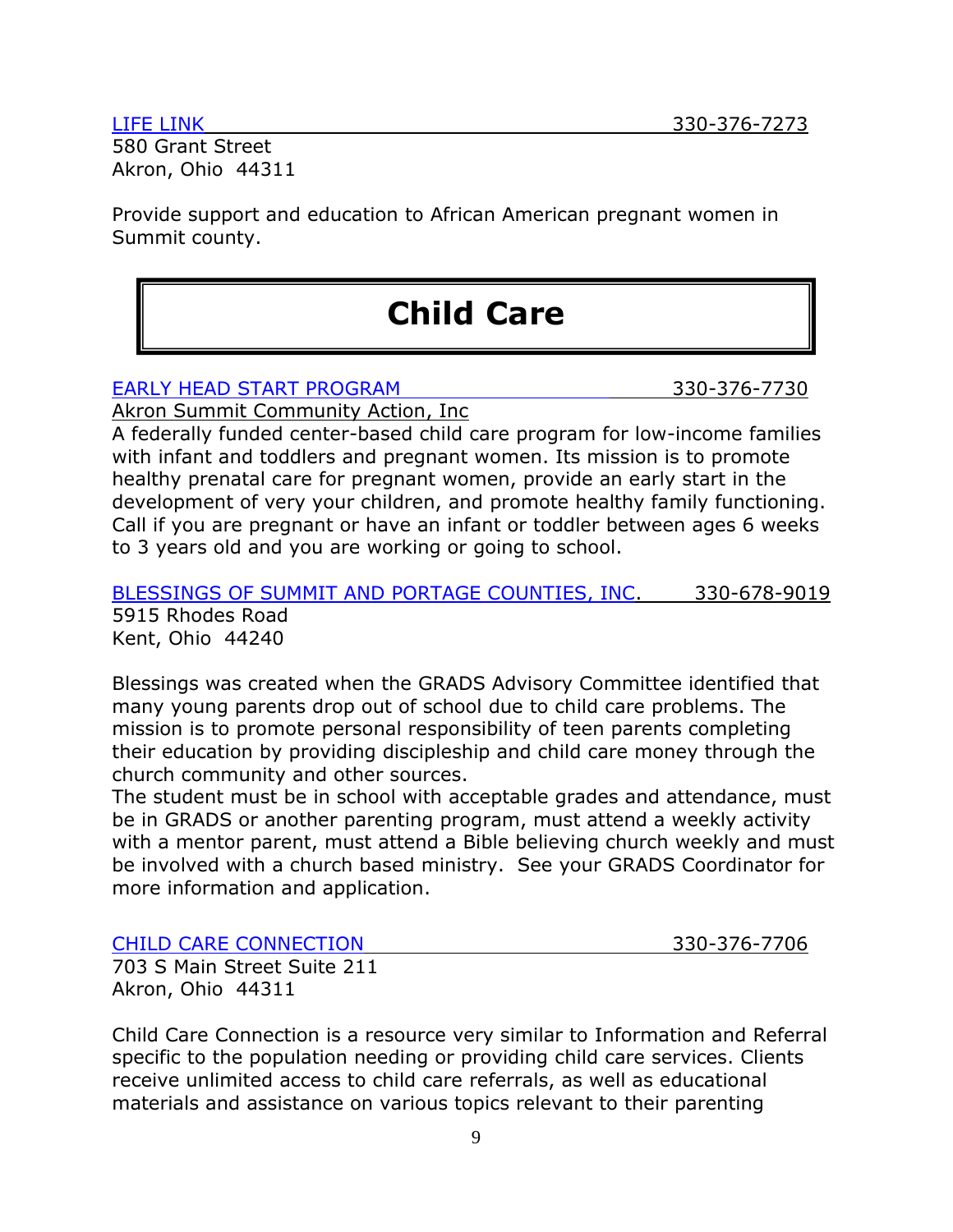situation. Child care providers receive education as a provision of child care, compliance with local law enforcement regulations, access to training, health insurance and a lending library. Child Care Connection does not rate, recommend or evaluate child care resources, programs.

[SALVATION ARMY LEARNING ZONE](http://childcarecenter.us/provider_detail/the_salvation_army_learning_zone_preschool_child_care_akron_oh) 330-762-8177

135 Hall Street Akron, Ohio 44302

Provides child care services with an emphasis on pre-school curriculum. Fees are based on a sliding scale; Title XX funds are accepted.

[YMCA EARLY CARE & EDUCATION CENTERS](http://www.akronymca.org/Focus/YouthDevelopment/ChildCare/) 330-376-1335

50 S. Main Street Suite LL 100 Akron, OH 44308

See link for complete list of Akron Area locations, times and ages served.

# **Counseling**

[CHILD GUIDANCE & FAMILY SOLUTION](http://www.cgfs.org/home/) 330-762-0591

18 N Forge Street **Central Office** Akron OH 44304

Visit link or call for locations. Provides family and individual counseling for problems associated with all phases of the family life cycle (marriage, parenting, aging, etc.). Provides outpatient psychiatric services for children and adolescents with emotional and behavioral problems and their parents.

[PRECIOUS PARENTS](https://www.akronchildrens.org/cms/precious_parents/) 330-543-3343

One Perkins Square Akron, Ohio 44308

Provides education and emotional support to bereaved families who have experienced a miscarriage, stillbirth or infant death (up to 12 months of age). Provides support in dealing with the fears of an existing pregnancy after such a loss. A Grief Support Series is available for parents of children who have died after a long illness.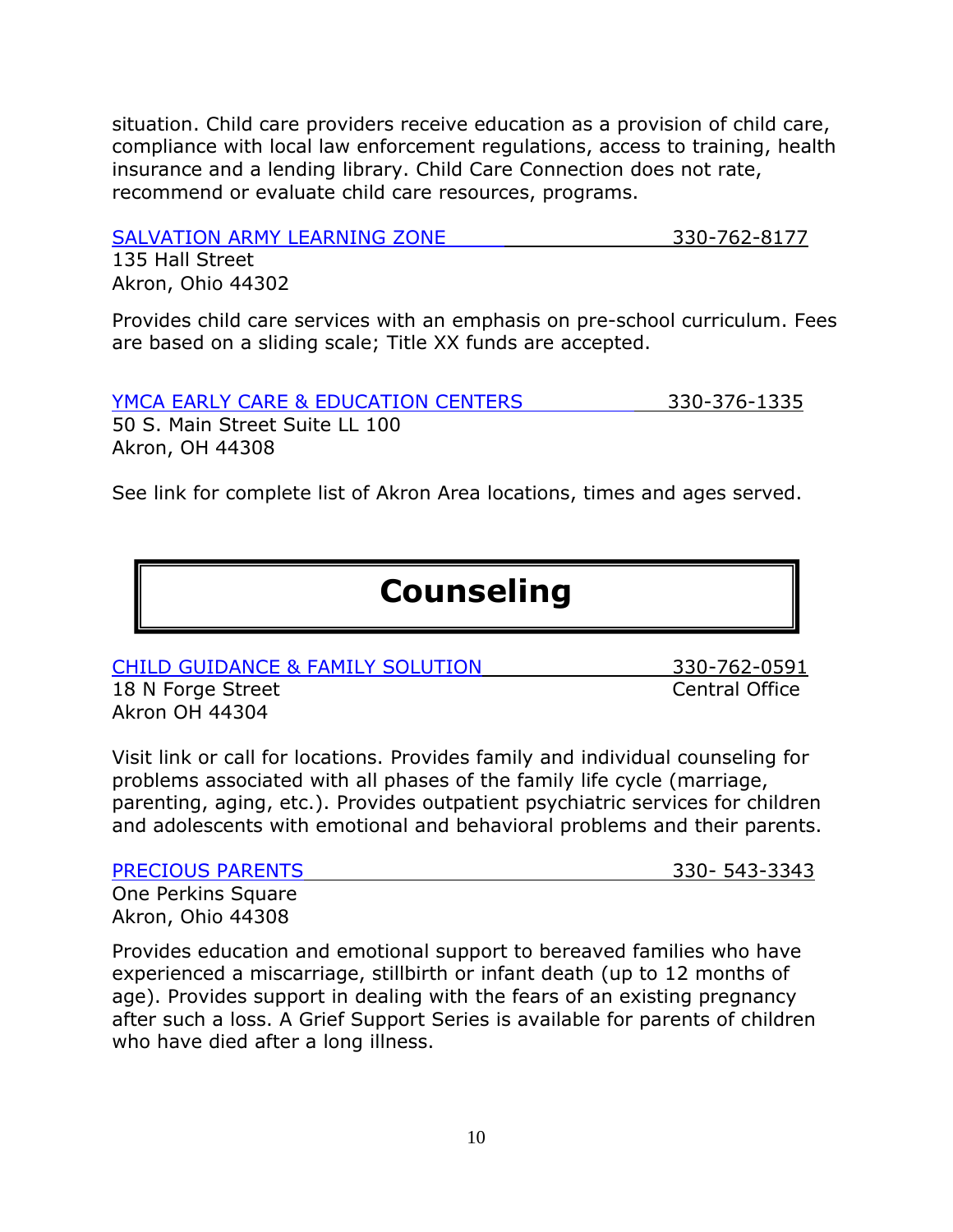#### [BLICK CLINIC, INC.](http://www.blickclinic.org/) 330-762-5425

640 W. Market Street Akron, Ohio 44303

Provides diagnosis and treatment for both children and adults with developmental disabilities. Residential treatment is supplied through group and foster homes operated by the clinic; day treatment is offered for those who are dually-diagnosed.

| CLINIC FOR INDIVIDUAL & FAMILY COUNSELING | 330-972-6822 |
|-------------------------------------------|--------------|
|-------------------------------------------|--------------|

27 Forge Street 2nd floor The University of Akron Akron, Ohio 44325

Provides high quality, low cost (or free) mental healthy services for all ages, individuals, couples, families and groups.

|--|

330-376-9494

580 Grant Street Akron, Ohio 44311

Counseling services in several areas of concern.

### [MENTAL HEALTH SERVICES](http://www.yellowpages.com/akron-oh/mental-health-services)

See link for total list of mental health services in the Akron area.

# **Crisis**

[BATTERED WOMEN'S SHELTER](http://www.scmcbws.org/) 888-395-4357 P.O. Box 9074

Akron, Ohio 44305

Provides confidential emergency shelter, crisis line counseling and legal advocacy for victims of domestic violence and their children. Community support groups are avail- able for women experiencing physical or mental abuse from husbands/companions.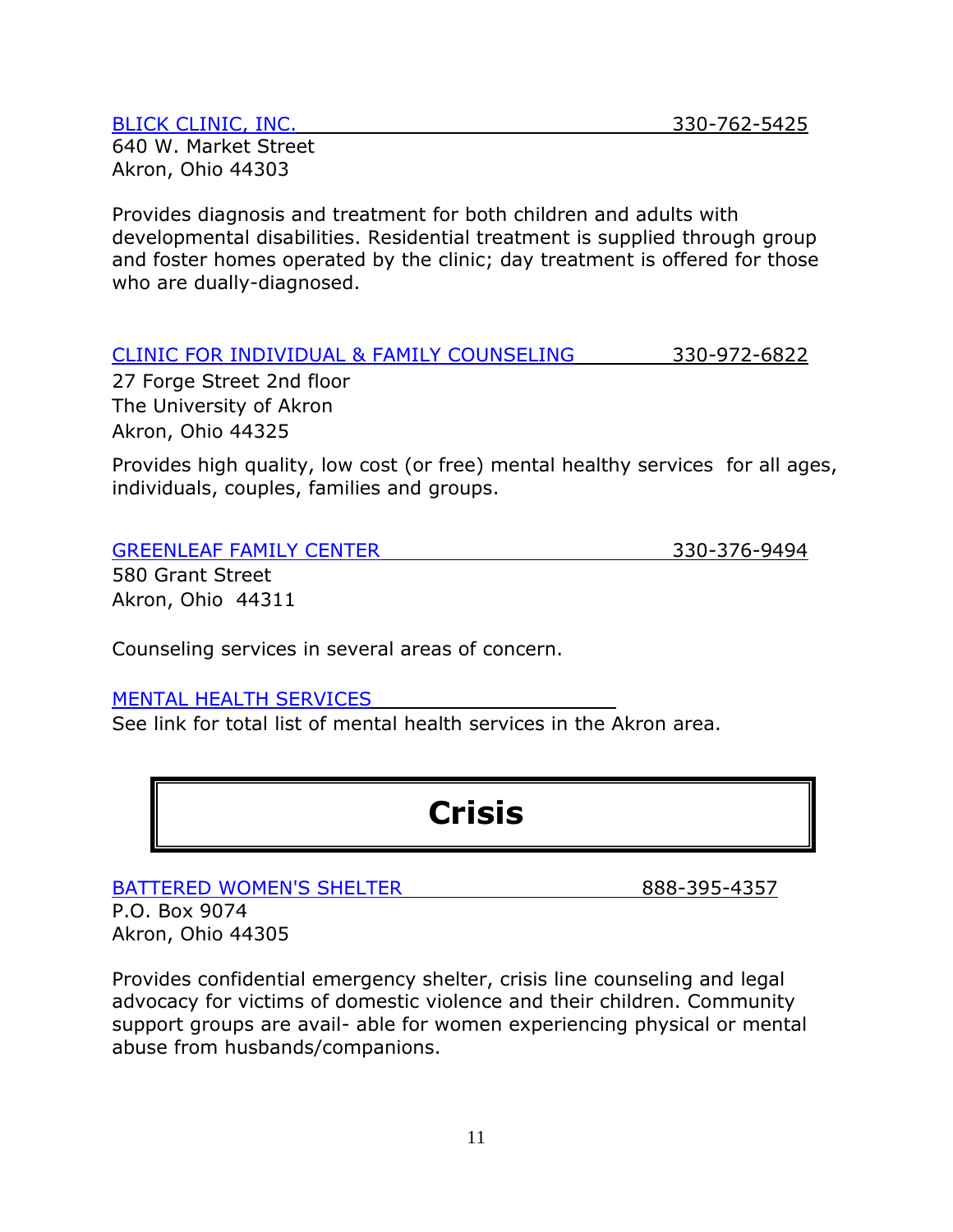Opportunities for volunteers include involvement with crisis line, legal advocacy, child advocacy activities, speakers bureau, housekeeping and maintenance, donation pick-up and sorting.

- Volunteering opportunities, call 330-860-5635
- Toll-free hotline is 1-888-395-HELP.

[ACCESS, Inc](http://www.access-shelter.org/) 330-535-2999

230 W. Market Street Akron. Ohio 44303

Homeless Hotline: 330-615-0577 Provides shelter for homeless women and their children. Emergency housing is provided for a period of 2-4 weeks. Victims of abuse are sheltered only if they are from outside Summit County. Support services include crisis counseling, assessment, referrals to housing and other community services.

| <b>VICTIM ASSISTANCE PROGRAM</b> | 330-376-0040 |
|----------------------------------|--------------|
| 150 Furnace Street               |              |
| Akron, Ohio 44309                |              |

Hotline: 330-376-0040. To assist victims of crime: crisis intervention, informational, referrals, court support, at crime scene and thereafter.

### [RAPE CRISIS CENTER](http://www.rccmsc.org/i-need-help/hotline.aspx) 330-374-0740

974 E Market Street Akron, Ohio 44305

Hotline: 330-434-7273. Provides 24-hour crisis intervention through a crisis line for adult and child sexual assault victims. Short-term, in-office counseling available by appointment. Also provides hospital and court advocacy, self defense classes, community education and prevention, and support groups.

crisis hotline, call 434-7273 or 1-877-906-7273.

| SAFE LANDING YOUTH SHELTER                                                | 330-253-7632        |  |
|---------------------------------------------------------------------------|---------------------|--|
| 32 South Avenue                                                           | <b>Shelter Care</b> |  |
| Tallmadge, OH 44278                                                       |                     |  |
| Girls: 587 Seiberling Street, Akron<br>330-784-7200                       |                     |  |
| Boys: 39 W. Cuyahoga Falls Ave., Akron 330-253-7632                       |                     |  |
| The Highlands: 262 South Ave, Tallmadge 330-630-5300                      |                     |  |
| Safe Landing is an emergency shelter for troubled young people between    |                     |  |
| ages 10 and 18 years of age. The primary purpose of this program is to    |                     |  |
| provide immediate assistance to both the young person and the family in a |                     |  |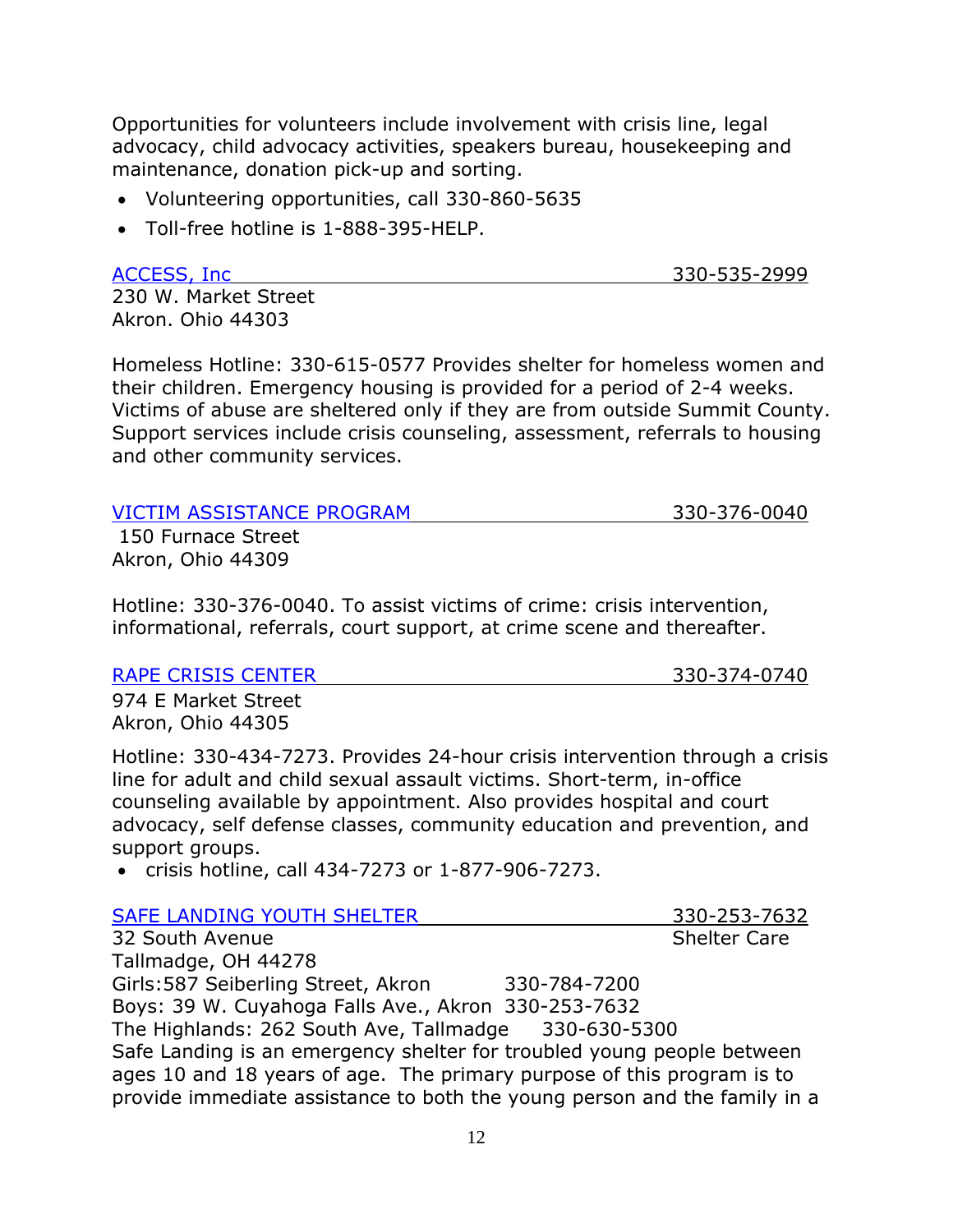time of crisis. The services include free residential care, drop-in counseling services, a 24-hour hotline, and assistance in finding alternative living situations when necessary.

# **Discounted Baby Items**

| <b>ONCE UPON A CHILD</b>                                                                   | 330-678-7176                    |
|--------------------------------------------------------------------------------------------|---------------------------------|
| 3742 Fishcreek Road                                                                        |                                 |
| Stow, OH 44224                                                                             |                                 |
| LIL' FROG FASHIONS                                                                         | 330-940-2323                    |
| 2010 Chestnut Blvd                                                                         |                                 |
| Cuyahoga Falls, OH                                                                         |                                 |
| <b>VILLAGE DISCOUNT OUTLET</b>                                                             | No Phone                        |
| 2930 State Road                                                                            |                                 |
| Cuyahoga Falls, OH 44223                                                                   |                                 |
| <b>ROUND 2 KIDS</b>                                                                        | 330-400-4088                    |
| 1928 Portage Trail - next to Portage Crossings Shopping Center<br>Cuyahoga Falls, OH 44223 |                                 |
| THE LILY PAD                                                                               | 330-645-9795                    |
| 499 Portage Lakes Drive                                                                    |                                 |
| <b>Akron, OH 44319</b>                                                                     |                                 |
| <b>LOVE BUGS RESALE</b>                                                                    | 330-671-3446                    |
| 1760 Goodyear Blvd                                                                         |                                 |
| Akron, OH 44305                                                                            |                                 |
| <b>TRADING CRADLES</b>                                                                     | View link for sell - buy online |
| THE BIG RED WAGON                                                                          | <u>View link for sell - buy</u> |
| online                                                                                     |                                 |
| <b>GOODWILL</b>                                                                            | Visit link for store locator    |
|                                                                                            |                                 |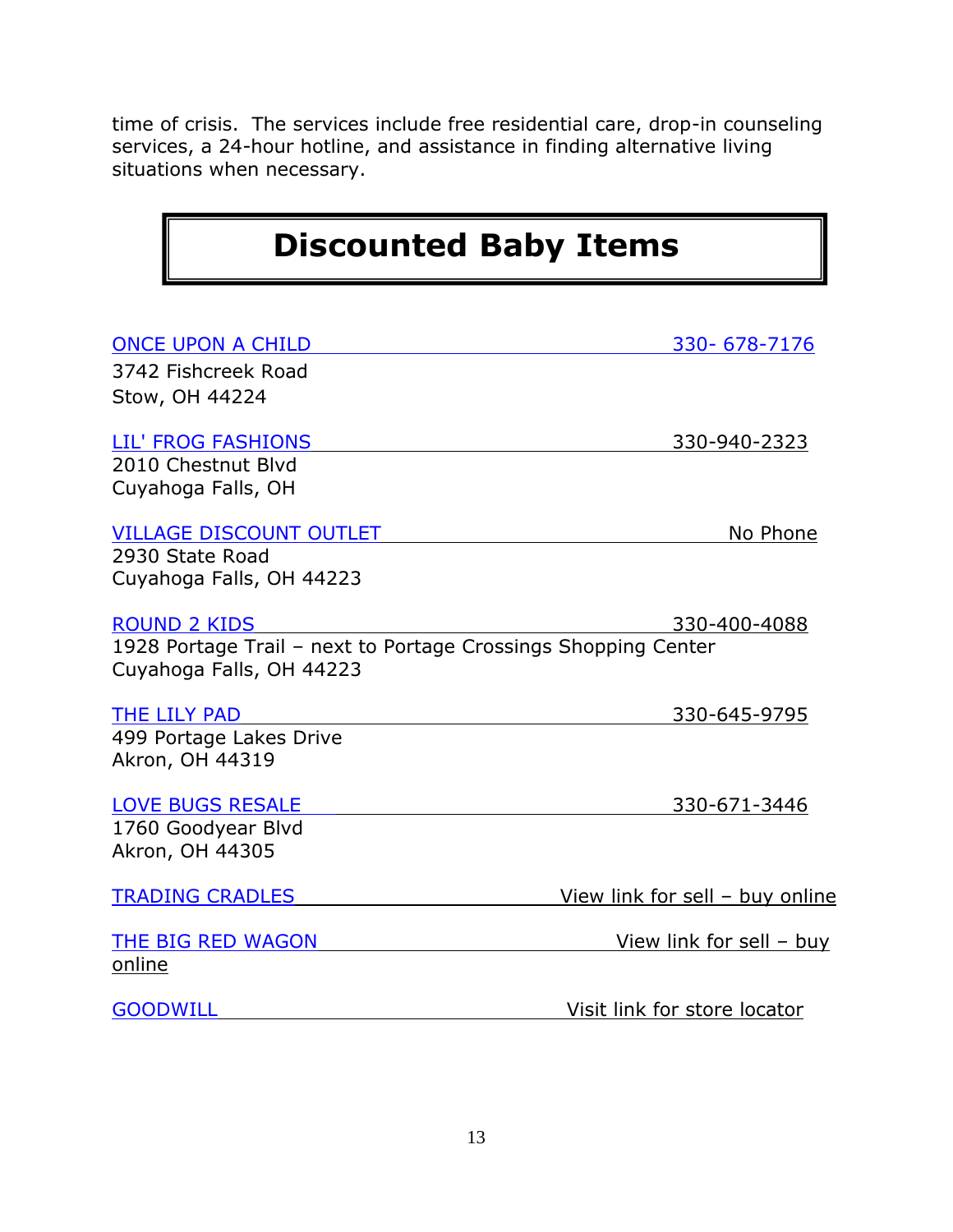# **Employment/Education**

[OHIO MEANS JOBS, SUMMIT COUNTY](https://www.summitomj.org/who-we-serve/individuals) 330-633-1050

1040 E Tallmadge Ave Akron, OH 44310

Workforce resources: job postings, referrals, career counseling, workshops, training and education, skill and aptitude testing and much more.

[AKRON-SUMMIT COUNTY PUBLIC](http://www.akronlibrary.org/) LIBRARIES 330-643-9000 CALL OR VISIT WEBSITE FOR BRANCH NEAREST YOU

JOBS FOR OHIO'S [GRADUATES \(JOG\)](http://www.jogworks.org/index.html) 330-374-9445

55 East Cuyahoga Falls Ave Akron, OH 44310

A nonprofit charity serving youth in Summit and Medina Counties. JOG is an affiliate agency of Job's for Ohio's Graduates, Inc., JOG's curriculum, instruction, Career Association and Service Learning activities emphasize the perfection of soft skills and are credited for graduates' successful placement, retention and advancement in the workplace.

[GOODWILL INDUSTRIES OF AKRON](http://www.goodwillakron.org/programs-employment/community-resources/summit-county) 330-786-2501

570 E Waterloo Road Akron, OH 44319

Employment resource center, job search & job placement services

### [AKRON URBAN LEAGUE](http://www.akronurbanleague.org/) 330-434-3101

440 Vernon Odom Blvd Akron, OH 44307

Provides employment skills and opportunities, camps for children, entrepreneurship training, food referrals, and voter registrations.

# **Hospitals**

[POISON CONTROL CENTER](http://www.aapcc.org/) 1-800-222-1222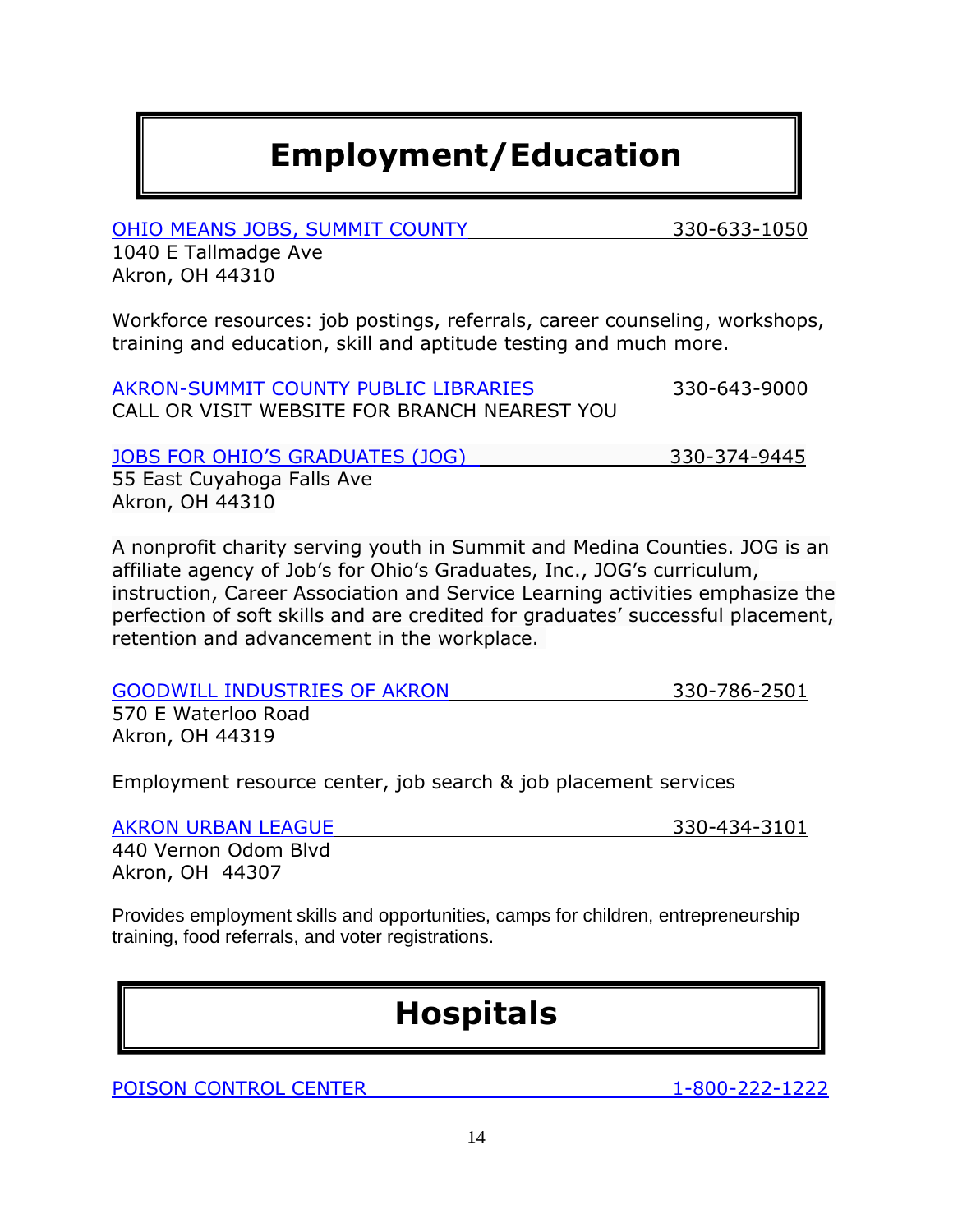### [AKRON CHILDREN'S HOSPITAL](https://www.akronchildrens.org/cms/home/index.html) 330-543-1000

One Perkins Square Akron, Ohio 44308

### [AKRON GENERAL MEDICAL CENTER](http://www.akrongeneral.org/portal/page/portal/AGMC_PAGEGROUP/AGMC_PAGE?gclid=Cj0KEQjwifWnBRCB5PT57KSVw-kBEiQASV7aRAuw1Lf_KqJWZV4abirFBlnJo11KQAGUQWCOU2T6Ec8aAqAD8P8HAQ) 330-344-6000

400 Wabash Avenue Akron, OH 44307

Program services include: Prenatal Clinic, Prenatal Classes, Childbirth Classes, Boot Camp for New Dads, Postnatal Exercise, Sibling Class, CPR for Infants, Breastfeeding

| <b>SUMMA AKRON CITY HOSPITAL</b> | 330-375-3000 |
|----------------------------------|--------------|
| 525 E. Market Street             |              |
| Akron, OH 44304                  |              |

Program services include: Childbirth Education, Baby Care Classes, Breast Feeding Class, Infant CPR, Pre-Postnatal Exercise, Grandparenting Classes, Sibling Class, Lactation Consultant, Pump rental

[SUMMA BARBERTON HOSPITAL](http://www.summahealth.org/locations/hospitals/barberton) 330-375-3000

155 Fifth Street NE Barberton, OH 44203

Program services include: Childbirth Education, CPR, Infant Massage, and Breastfeeding

# **Housing/Transportation/Utilities**

[AKRON METROPOLITAN HOUSING AUTHORITY \( AMHA\)](http://www.akronhousing.org/index2.aspx) 330-762-9631 100 W. Cedar Street

Akron, Ohio 44307

Provides rental housing units to low and moderate income families and individuals, including senior citizens and people with disabilities. Oversees all Section 8 activity (subsidized rental vouchers) for Summit County. Application forms can be obtained at the Housing Development Offices and the Occupancy Office. Completed forms must be submitted in person.

[METRO BUS](http://www.akronmetro.org/metro-maps-schedules.aspx) 330-762-0341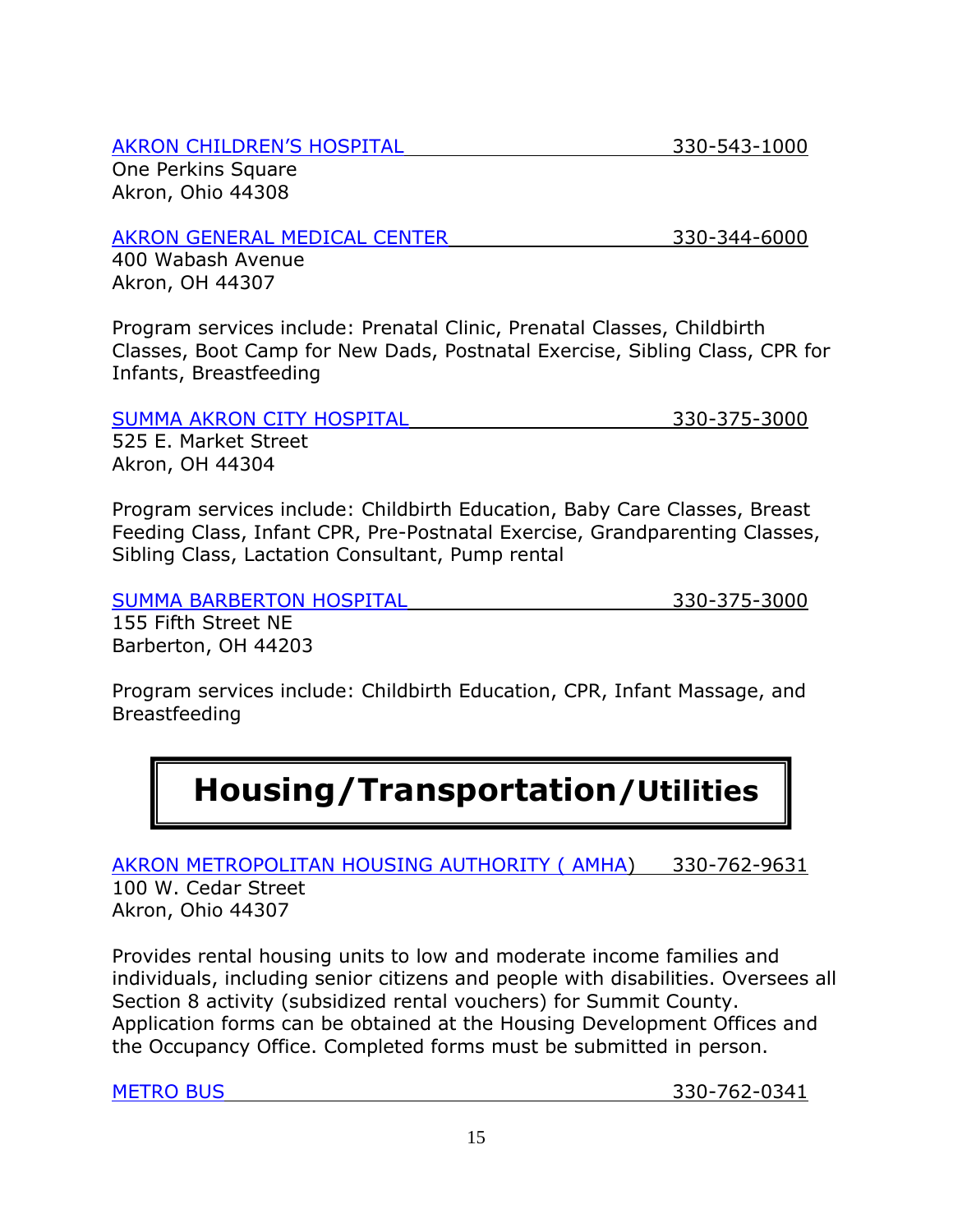416 Kenmore Blvd Akron, OH 44301

View link for bus route schedule

#### [MUSTARD SEED DEVELOPMENT CENTER](http://www.mustardseedcdc.com/) 330-631-0350

1357 Home Ave Akron, Ohio 44310

Financial and Housing Counseling and Education

| <b>HAVEN OF REST</b> | 330-535-1563 |
|----------------------|--------------|
| 207 E Market St.     |              |
| Akron, Ohio 44308    |              |

Emergency shelter for men – Door  $#3$ , women – door  $#2$ 

[HARVEST HOME,](http://www.homelessshelterdirectory.org/cgi-bin/id/shelter.cgi?shelter=11210) part of Haven of Rest Ministries 330-434-1149 24 N Prospect Street Akron, Ohio 44304

Emergency shelter for homeless women with children.

[FAIR HOUSING CONTACT](http://fairhousingakron.org/) SERVICE 330-376-8391

441 Wolf Ledges Parkway Suite 200 Akron, OH 44311

Promotes equal housing opportunities, tenant, landlord, home buying information

[NEED HELP PAYING BILLS](http://www.needhelppayingbills.com/html/need_help_with_electric_bills.html) Check for list of services at this link

| <b>HABITAT FOR HUMANITY</b> | view link for listings |
|-----------------------------|------------------------|
|                             |                        |

Lifeline Ohio plan offers a discounted telephone service plan to make basic phone service more affordable for qualifying households receiving government benefits.

[ENERGY ASSISTANCE PROGRAMS](http://www.puco.ohio.gov/puco/index.cfm/consumer-information/consumer-topics/energy-assistance-programs-help-with-paying-your-utility-bills/#sthash.TCnIgdsf.dpbs) 800-282-0880 Programs offered: HEAP, PIPP Plus, Winter Crisis Program, HWAP, Summer crisis Program, HeatShare Programs, Extended Payment Plans.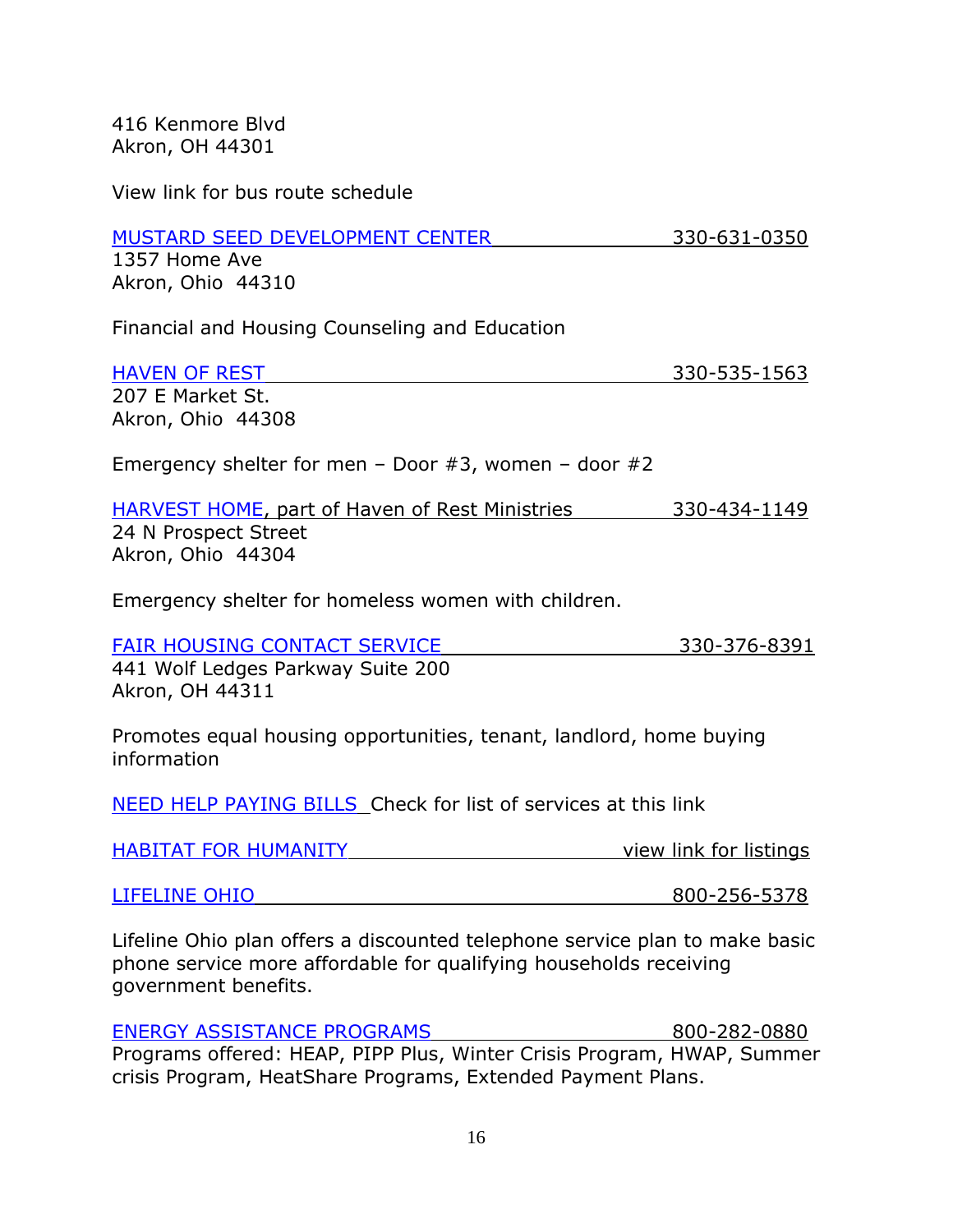# **Legal Services**

[COMMUNITY LEGAL AID SERVICES INC](http://www.communitylegalaid.org/) 1-800-998-9454

265 S. Main Street, 3rd Floor Akron, Ohio 44308

Attorneys provide free legal advice and representation on civil legal problems. Low- income clients are assisted with a number of legal disputes and issues, including those involving public benefit providers, landlord/tenant(s), consumer debt, domestic relations, health care and individual rights. The Senior Citizens Law Center assists those ages 60 and older.

### [OHIO LEGAL SERVICES](http://www.ohiolegalservices.org/public/legal_problem)

View link for list of volunteer attorney program in your zip code.

| 330-923-4891                                                              |
|---------------------------------------------------------------------------|
| <b>See</b>                                                                |
|                                                                           |
|                                                                           |
| Issues birth and death certificates in the city of Akron: cost is \$22.00 |
|                                                                           |
|                                                                           |
|                                                                           |

### [SOCIAL SECURITY ADMINISTRATION](http://www.ssa.gov/) 1-800-772-1213 2166 Romig Rd Akron, OH 44320

Supplemental Security Income to elderly, disabled and survivors.

| CHILD SUPPORT ENFORCEMENT AGENCY | 330-643-2765 |
|----------------------------------|--------------|
| 175 S. Main Street               |              |
| Akron, OH 44308                  |              |

Responsible for collecting and dispersing child support checks, establishing paternity in cases of out-of-wedlock birth, establishing support and medical insurance orders, enforcing child support orders, locate absent parents and their assets.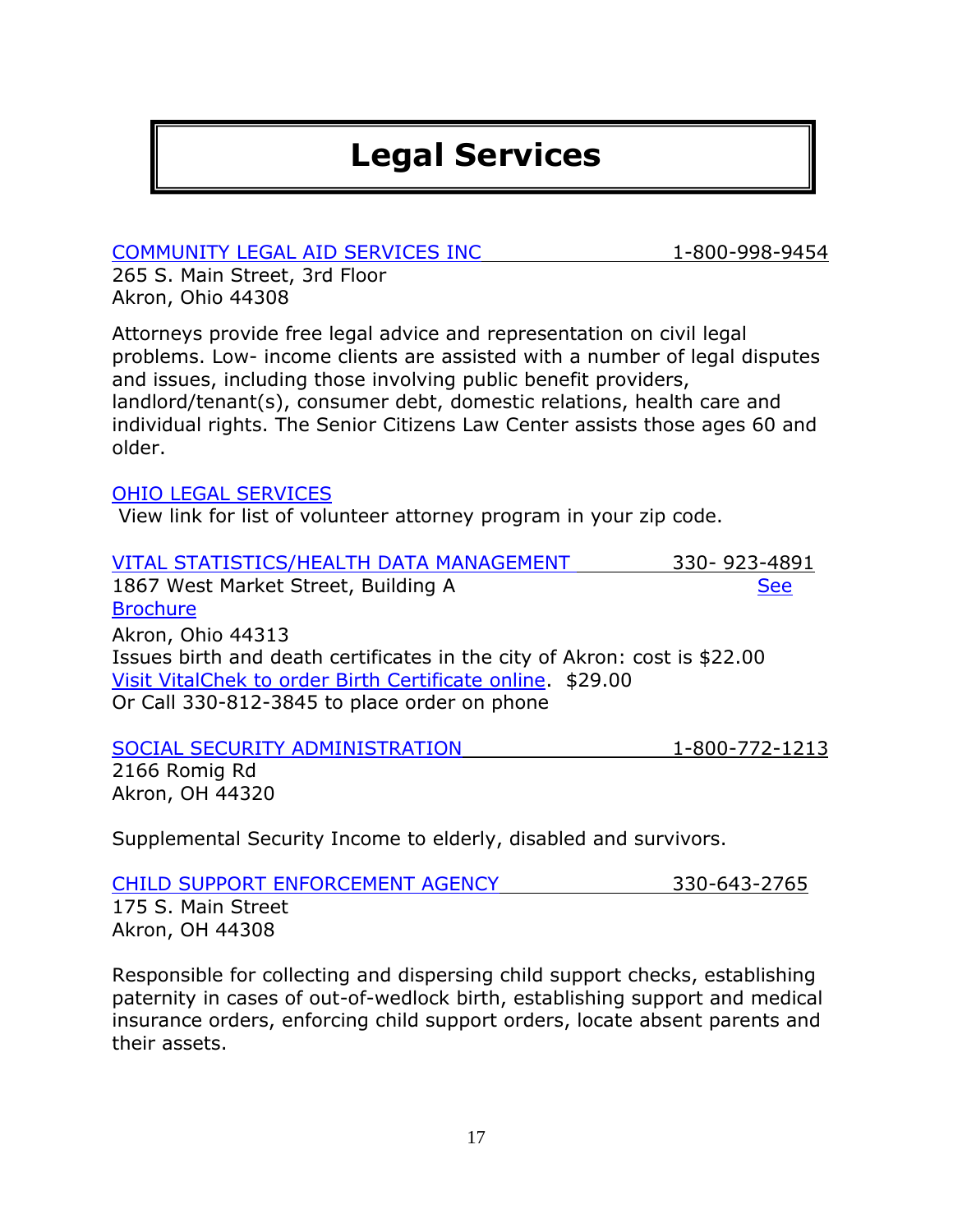# **Medical Services**

### MEDICAID PRENATAL SERVICES

| CareSource                 | 1-800-488-0134 |
|----------------------------|----------------|
| <b>United Healthcare</b>   | 1-888-545-5205 |
| <b>Buckeye Health Plan</b> | 1-866-246-4358 |

### [WOMEN'S HEALTH CEN](http://www.akrongeneral.org/portal/page/portal/AGMC_PAGEGROUP/Patient_and_visitor_information/patient_and_visitor_information_com/akron_health_center)TER, AGMC 330-344-6800 676 Broadway Street, Suite 203 Akron, OH 44311

#### [WOMEN'S HEALTH CENTER](http://www.summahealth.org/medicalservices/womens/gettinghelp/womenshealthcenter) 888-619-7787

75 Arch Street, Suite B1 Akron, OH 44303

[AFFORDABLE DENTAL CARE](http://www.needhelppayingbills.com/html/ohio_free_dental_centers.html) view link for list

### [COMMUNITY HEALTH CENTER](http://health-centers.healthgrove.com/l/2767/Axesspointe-Community-Health-Center-akron) 1-888-975-9188

1400 S Arlington St (in the Plaza) Akron, OH 44306

# **Pregnancy Services**

GRADS [\(GRADUATION, REALITY AND DUAL-ROLE SKILLS\)](http://www.sixdistrict.com/grads.htm)

Cuyahoga Falls, Tallmadge, Woodridge 330-926-3808 ext 502112 Kent City, Stow-Munroe Falls, Hudson 330-676-8883

GRADS is an in-school Family & Consumer Sciences instructional and intervention program for pregnant and parenting male and female students. Students may enroll anytime during the school year and can receive a grade and credit. Course work is based on an individual plan which includes reading, written assignments, class discussion, projects and presentations. Our main goals are to keep students in school, encourage good health care practices, set occupational goals, develop employment skills, maintain economic independence and provide skills related to positive parenting practices. GRADS is part of the Six District Educational Compact and serves the following school districts: Kent, Stow, Hudson, Tallmadge, Woodridge and Cuyahoga Falls.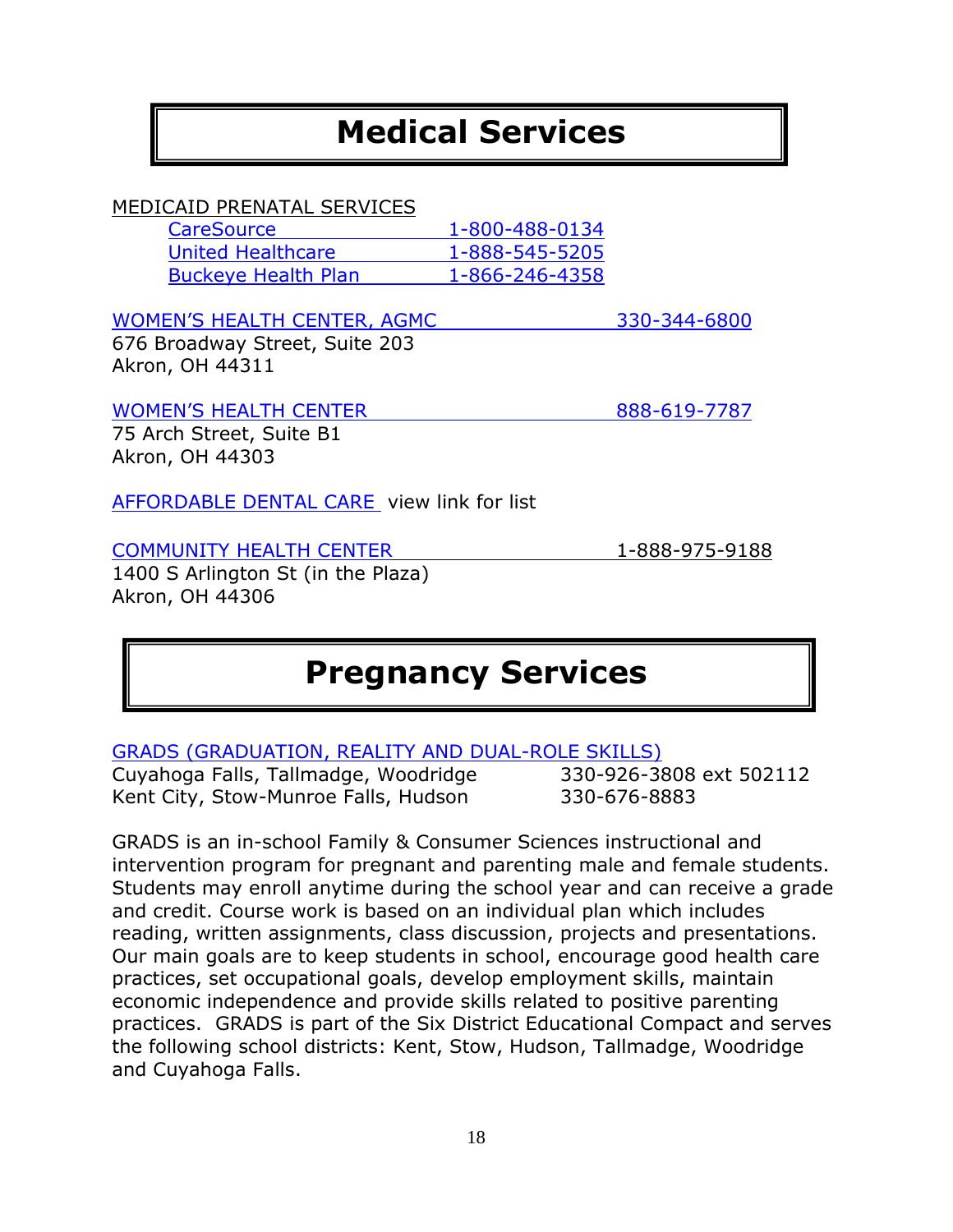### [FIRST STEPS PARENTING ADVOCACY CENTER](http://www.fspacenter.com/) 330-253-4071

195 E Tallmadge Ave Akron, Ohio 44310

# PORTAGE COUNTY **330-309-2543**

705 Oakwood St. Suite 108 Ravenna, OH 44266

Offers pregnancy testing, prenatal care and nutrition information, parenting classes, and material goods. Provides emotional support, and confidentially free of charge, to women who are expecting untimely, or crisis pregnancy, Assists with maternity clothes, layettes, baby clothes, diapers, formula and baby food, baby furniture. Appointments are required.

### [GREENLEAF FAMILY CENTER](http://greenleafctr.org/children-adolescent-programs/) Teen Parent Program 330-376-9494 ext 221

Provides services for pregnant and parenting teen and their babies at school or at home. The Teen Parent Program provides an opportunity for expecting and parenting youth to meet for support and interaction.

#### [AKRON PREGNANCY SERVICES](http://www.akronpregnancyservices.com/) 330-434-2221

105 E Market Street Akron, Ohio 44308

Provides assistance, alternatives and support to women and men dealing with untimely pregnancies. Offers pregnancy testing, counseling and assistance in arranging temporary housing, maternity and baby clothing. Also provided are: referrals for medical and legal assistance; support groups to address post-abortion and post-adoption issues; childbirth classes (twice monthly); prenatal nutrition & parenting classes and free non-profession counseling sessions to women and men dealing with the stress and decisionmaking in unwanted pregnancy.

| <b>COMMUNITY PREGNANCY CENTER</b> | 330-825-1900 |
|-----------------------------------|--------------|
| 1058 Wooster Road W.              |              |
| Barberton. Ohio 44203             |              |

Assists women and men in crisis pregnancy situations. Offers material goods (baby clothes, furniture, maternity clothes), counseling and referral to other agencies. Free on-site pregnancy tests. Information on fetal development, abortion and alternatives are offered. On-site classes are held for prenatal and childbirth. Appointments are preferred.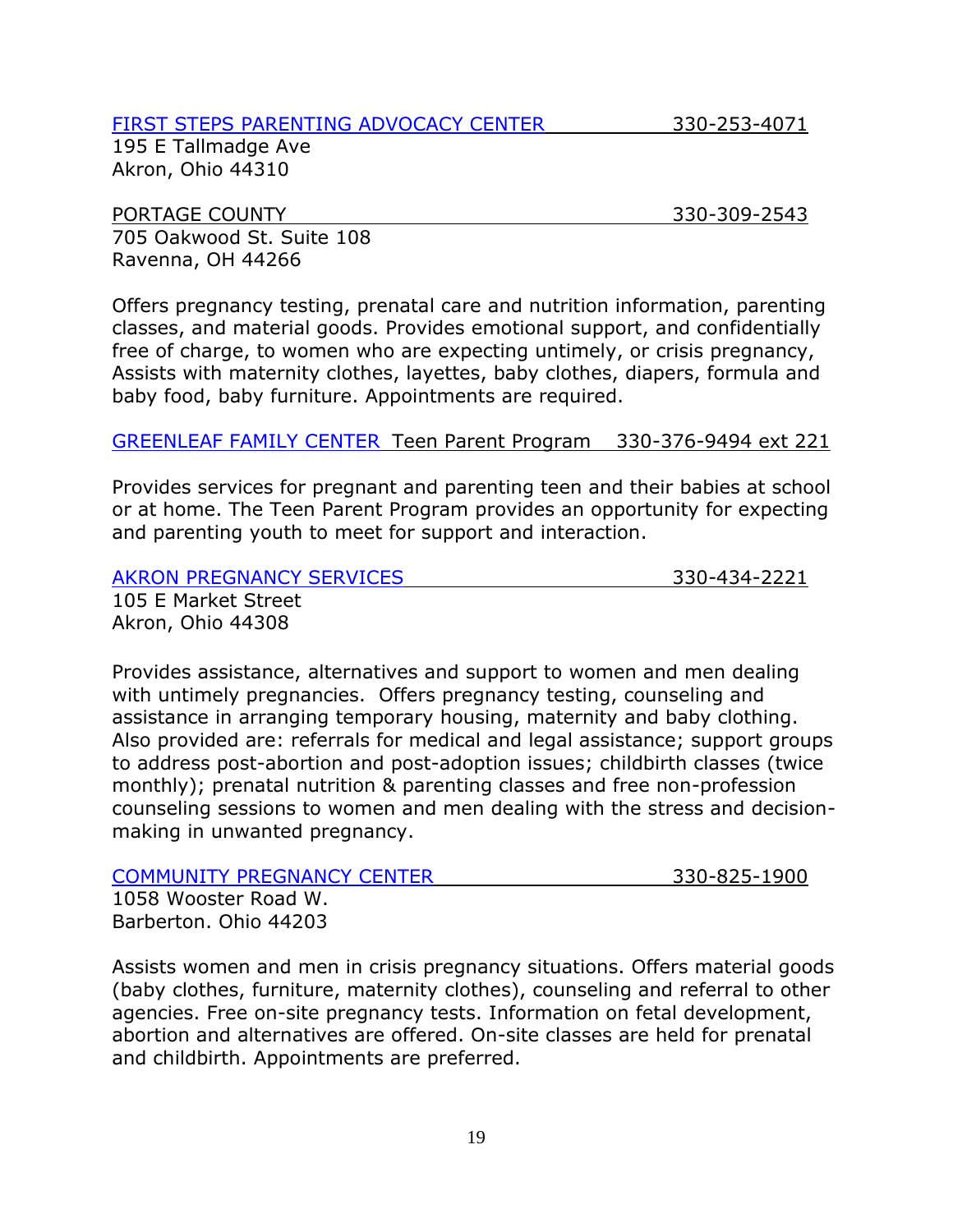### [PREGNANCY SOLUTIONS & SERVICES](http://www.pregsolutions.org/) 330-644-4490

3136 Manchester Rd Akron, OH 44319, Barberton. Ohio 44203

Pregnancy test, confidential appointment, limited ultrasound, discuss options, referrals and resources.

### [FIRST GLANCE FOR TEEN MOMS](http://www.firstglance.org/teenmoms) 330-848-9685

943 Kenmore Blvd Akron, 44314

Helps teenage mothers in the Kenmore area learn proper childcare, independence and self-sufficiency in a welcoming and nurturing environment. Girl can earn "baby dollars" through various activities and spend at the baby boutique.

### WIC – [WOMEN INFANT CHILDREN](http://www.scphoh.org/CLINIC/CLIN-WIC.html)

Offers supplemental, highly nutrition foods such as milk, eggs, cheese, juice, cereal, peanut butter, dried beans and, if non-breastfed infant, iron-fortified infant formula.

| <b>Arlington Plaza</b>      | 1400 S. Arlington Rd.#28, Akron,<br><b>OH 44306</b><br><b>Directions</b>     | 330-375-2177 |
|-----------------------------|------------------------------------------------------------------------------|--------------|
| <b>Barberton</b>            | 542 W. Tuscarawas Avenue,<br><b>Barberton, OH 44203</b><br><b>Directions</b> | 330-753-5426 |
| <b>Stow</b>                 | 1100 Graham Rd. Circle, Stow, OH<br>44224<br><b>Directions</b>               | 330-926-5726 |
| <b>Fairway</b>              | 1867 W. Market St., Akron, OH<br>44313<br><b>Directions</b>                  | 330-375-2142 |
| <b>North</b><br>(Macedonia) | 781 E. Aurora Rd., Macedonia, OH<br>44056<br><b>Directions</b>               | 330-908-0070 |
| <b>Summit Lake</b>          | 380 W. Crosier St., Akron, OH<br>44311<br><b>Directions</b>                  | 330-375-2641 |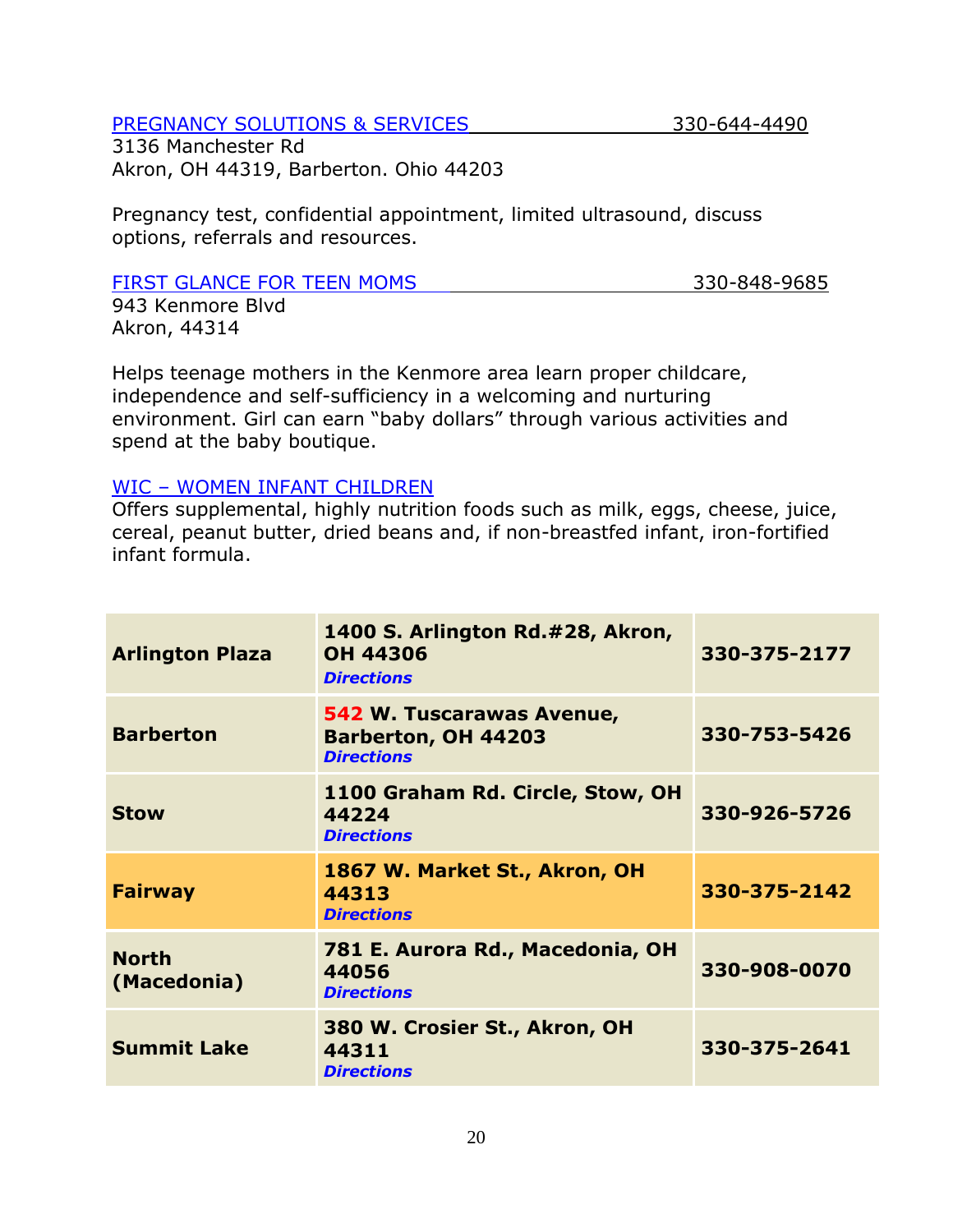### [FATHERS & SONS OF NORTHEAST OHIO](http://fathersandsonsneo.org/) 330-548-2319

19 North High Street, Akron, OH 44308

Supporting men to become better fathers [PLANNED PARENTHOOD](http://www.plannedparenthood.org/health-center/ohio/akron/44302/akron-health-center-3344-91230) 330- 535-2671 444 West Market Street Akron. Ohio 44302

A reproductive health care agency that provides routine family planning and gynecological services including individual patient education, physical exams, cancer screening, tests for STD and HIV/AIDS, pregnancy tests and birth control supplies. The library/Resource Center includes books on human sexuality topics, women's health, family and parenting issues and presents community education programs.

## **Substance Abuse**

| <b>COMMUNITY HEALTH CENTER</b>     | 330-434-4141 |
|------------------------------------|--------------|
| 725 E. Market Street               |              |
| Akron, Ohio 44305                  |              |
|                                    |              |
| <b>SUMMIT COUNTY PUBLIC HEALTH</b> | 330-812-3983 |
|                                    |              |
| URBAN OUNCE OF PREVENTION          | 330-867-5400 |